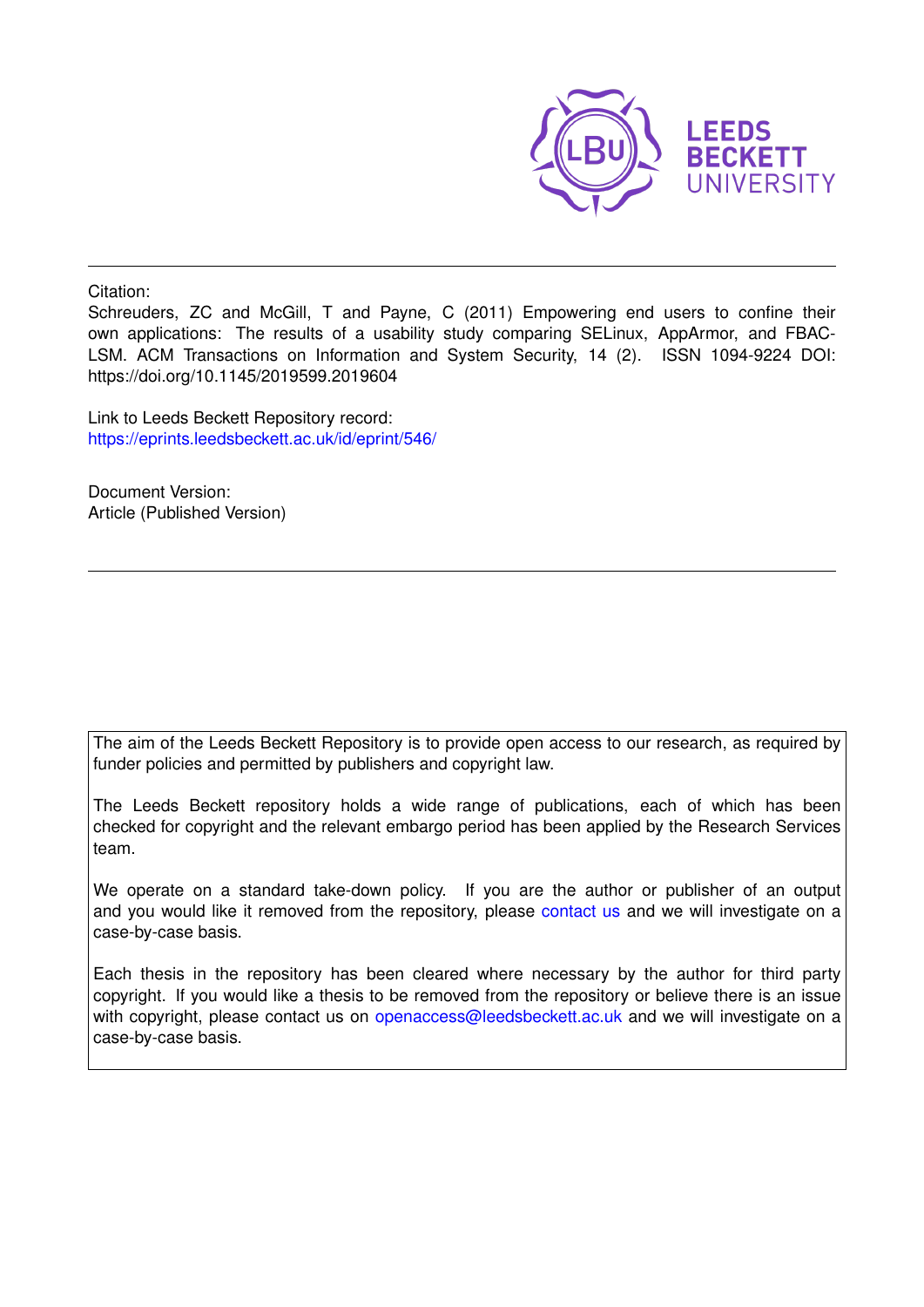

http://tweaket.com/CPGenerator/20177-10177-10177-10177-10177-10177-10177-10177-10177-10177-10177-1017

# **MURDOCH RESEARCH REPOSITORY**

http://researchrepository.murdoch.edu.au

*This is the author's final version of the work, as accepted for publication following peer review but without the publisher's layout or pagination.*

**Schreuders, Z.C. , McGill, T. and Payne, C. (2011) Empowering end users to confine their own applications. ACM Transactions on Information and System Security, 14 (2). pp. 1-28.**

http://researchrepository.murdoch.edu.au/6177

Copyright © 2011 ACM It is posted here for your personal use. No further distribution is permitted.

1 of 1 12/12/2011 12:43 PM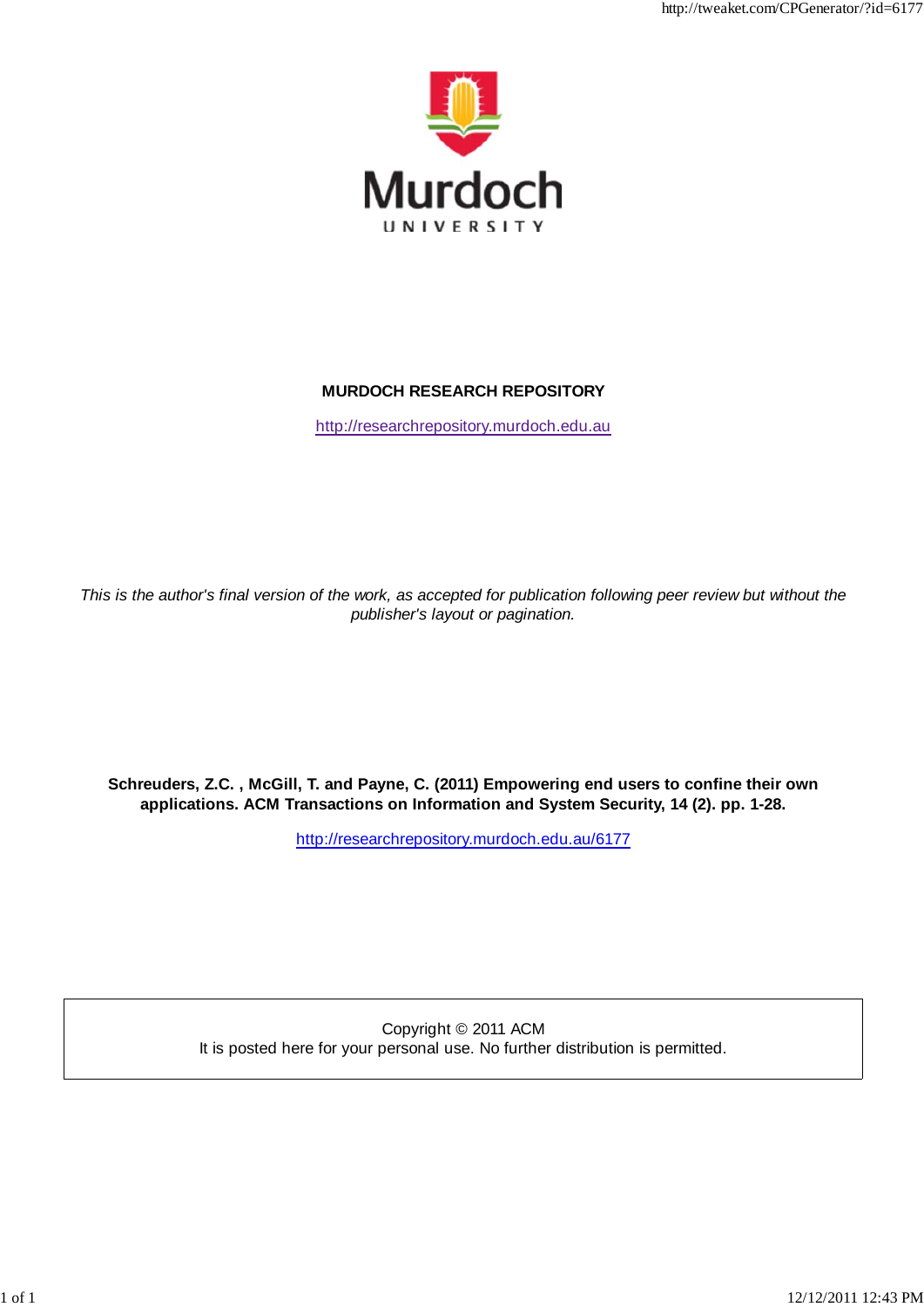# Empowering End Users to Confine Their Own Applications: The Results of a Usability Study Comparing SELinux, AppArmor and FBAC-LSM

Z. CLIFFE SCHREUDERS, TANYA MCGILL, and CHRISTIAN PAYNE Murdoch University

Protecting end users from security threats is an extremely difficult, but increasingly critical, problem. Traditional security models that focused on separating users from each other have proven ineffective in an environment of widespread software vulnerabilities and rampant malware. However, alternative approaches that provide more finely grained security generally require greater expertise than typical end users can reasonably be expected to have, and consequently have had limited success.

\_\_\_\_\_\_\_\_\_\_\_\_\_\_\_\_\_\_\_\_\_\_\_\_\_\_\_\_\_\_\_\_\_\_\_\_\_\_\_\_\_\_\_\_\_\_\_\_\_\_\_\_\_\_\_\_\_\_\_\_\_\_\_\_

The functionality-based application confinement (FBAC) model is designed to allow end users with limited expertise to assign applications hierarchical and parameterised policy abstractions based upon the functionalities each program is intended to perform. To validate the feasibility of this approach and assess the usability of existing mechanisms, a usability study was conducted comparing an implementation of the FBAC model with the widely used Linux-based SELinux and AppArmor security schemes. The results showed that the functionality-based mechanism enabled end users to effectively control the privileges of their applications with far greater success than widely used alternatives. In particular, policies created using FBAC were more likely to be enforced and exhibited significantly lower risk exposure, while not interfering with the ability of the application to perform its intended task. In addition to the success of the functionality-based approach, the usability study also highlighted a number of limitations and problems with existing mechanisms. These results indicate that a functionality-based approach has significant potential in terms of enabling end users with limited expertise to defend themselves against insecure and malicious software.

Categories and Subject Descriptors: D.4.6 **[Operating Systems**]: Security and Protection – *Access Controls*; K.6.5 [**Management of Computing and Information Systems**]: Security and Protection

General Terms: Security, Human Factors

Additional Key Words and Phrases: Application-oriented access controls, sandboxing, POLA, usability, HCISec, SELinux, AppArmor, FBAC-LSM, functionality-based application confinement

 $\mathcal{L}_\mathcal{L} = \{ \mathcal{L}_\mathcal{L} = \{ \mathcal{L}_\mathcal{L} = \{ \mathcal{L}_\mathcal{L} = \{ \mathcal{L}_\mathcal{L} = \{ \mathcal{L}_\mathcal{L} = \{ \mathcal{L}_\mathcal{L} = \{ \mathcal{L}_\mathcal{L} = \{ \mathcal{L}_\mathcal{L} = \{ \mathcal{L}_\mathcal{L} = \{ \mathcal{L}_\mathcal{L} = \{ \mathcal{L}_\mathcal{L} = \{ \mathcal{L}_\mathcal{L} = \{ \mathcal{L}_\mathcal{L} = \{ \mathcal{L}_\mathcal{$ 

© 2001 ACM 1530-0226/07/0900-ART9 \$5.00 DOI 10.1145/1290002.1290003 [http://dl.acm.org/citation.cfm?](http://dl.acm.org/citation.cfm?id=2019604) [id=2019604](http://dl.acm.org/citation.cfm?id=2019604)  $\mathcal{L}_\mathcal{L} = \{ \mathcal{L}_\mathcal{L} = \{ \mathcal{L}_\mathcal{L} = \{ \mathcal{L}_\mathcal{L} = \{ \mathcal{L}_\mathcal{L} = \{ \mathcal{L}_\mathcal{L} = \{ \mathcal{L}_\mathcal{L} = \{ \mathcal{L}_\mathcal{L} = \{ \mathcal{L}_\mathcal{L} = \{ \mathcal{L}_\mathcal{L} = \{ \mathcal{L}_\mathcal{L} = \{ \mathcal{L}_\mathcal{L} = \{ \mathcal{L}_\mathcal{L} = \{ \mathcal{L}_\mathcal{L} = \{ \mathcal{L}_\mathcal{$ 

Authors' addresses: Z. Cliffe Schreuders, Tanya McGill, and Christian Payne, School of Information Technology, Murdoch University, Murdoch 6150, Perth, Western Australia. E-mail: {c.schreuders, t.mcgill, c.payne}@murdoch.edu.au

Permission to make digital/hard copy of part of this work for personal or classroom use is granted without fee provided that the copies are not made or distributed for profit or commercial advantage, the copyright notice, the title of the publication, and its date of appear, and notice is given that copying is by permission of the ACM, Inc. To copy otherwise, to republish, to post on servers, or to redistribute to lists, requires prior specific permission and/or a fee. Permission may be requested from the Publications Dept., ACM, Inc., 2 Penn Plaza, New York, NY 11201-0701, USA, fax: +1 (212) 869-0481, [permission@acm.org](mailto:permission@acm.org)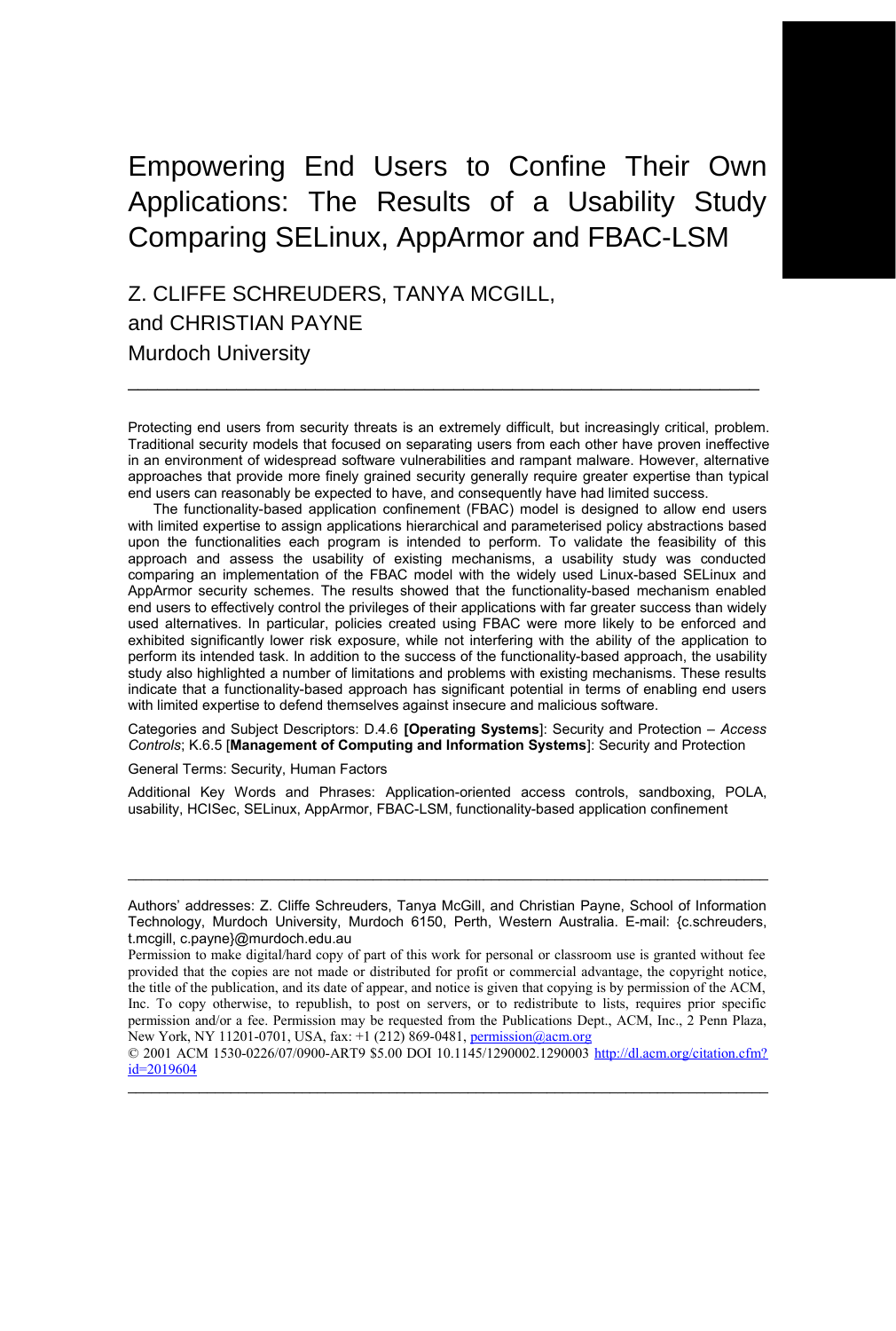#### 1 INTRODUCTION

Popular operating systems, such as Windows and Unix, employ security mechanisms that control what each individual user may do. However, a process executed by a given user typically inherits all of that user's privileges. Such access control schemes do not protect the user against attacks performed by the programs they run, thereby leaving users exposed to widespread, contemporary threats such as security vulnerabilities in their applications and malicious software.

Application-oriented access control schemes exist that restrict the actions of each application. By specifying what each application is authorised to do, potential damage from a misbehaving application is significantly limited. Examples of schemes that provide application restrictions include: chroot, FreeBSD Jails [Kamp and Watson 2000], Solaris Zones [Tucker and Comay 2004], domain and type enforcement (DTE) [Badger *et al.* 1995], Role Compatibility (RC) [Ott 2002], Bitfrost [Krsti and Garfinkel 2007], CapDesk [Miller *et al.* 2004], Polaris [Stiegler *et al.* 2006], TRON [Berman *et al.* 1995], Virtual Machines (VMs) [Madnick and Donovan 1973], PeaPod [Potter *et al.* 2007], Alcatraz [Liang *et al.* 2009], Janus [Wagner 1999], Systrace [Provos 2002], SELinux [Vance and Salamon 2001], and AppArmor [Cowan *et al.* 2000]. These schemes can be divided into broad categories such as isolation-based and rule-based restrictions.

Isolation-based application-oriented access controls simply confine the application to a limited name-space and isolate it from the rest of the system. Although providing a relatively straightforward mechanism, isolation does not suit typical user workflows where multiple applications need to share and exchange data. It is also often impractical to individually isolate all of a user's applications as many of these schemes demand significant redundancy in terms of resources.

Rule-based application-oriented access controls can enforce least privilege by permitting programs to only access the specified resources they require to carry out their legitimate functions. However, this finely grained level of control often leads to complex policies as sophisticated applications typically require access to a myriad of resources. Policies for these schemes also expose the complexity of the underlying platforms and applications, and therefore can be very hard to create and manage without significant levels of expertise on the part of the user.

Despite the fact that usability has long been acknowledged as an important aspect in the design of security systems [Saltzer and Schroeder 1975], the topic received limited attention in the literature until it was demonstrated that a poorly designed security user interface results in degraded protection [Hitchings 1995; Zurko and Simon 1996]. Although awareness of the importance of usability in security design has improved [Cranor and Garfinkel 2005], and the literature now contains many publications related to computer security usability, very little research has investigated or addressed the usability issues associated with application restrictions.

A study by DeWitt and Kuljis [2006] assessed the usability of the Polaris security mechanism [Stiegler *et al.* 2006], an application-oriented access control system for Windows designed with usability in mind. The Polaris study involved 10 participants utilising that system to carry out a number of tasks. As with the usability study described here, their success at the tasks was evaluated and perceived usability measured. After using Polaris to attempt a number of tasks, participants on average rated the system 44.2 out of 100 using the System Usability Scale (SUS) [Brooke 1996]. Consequently, the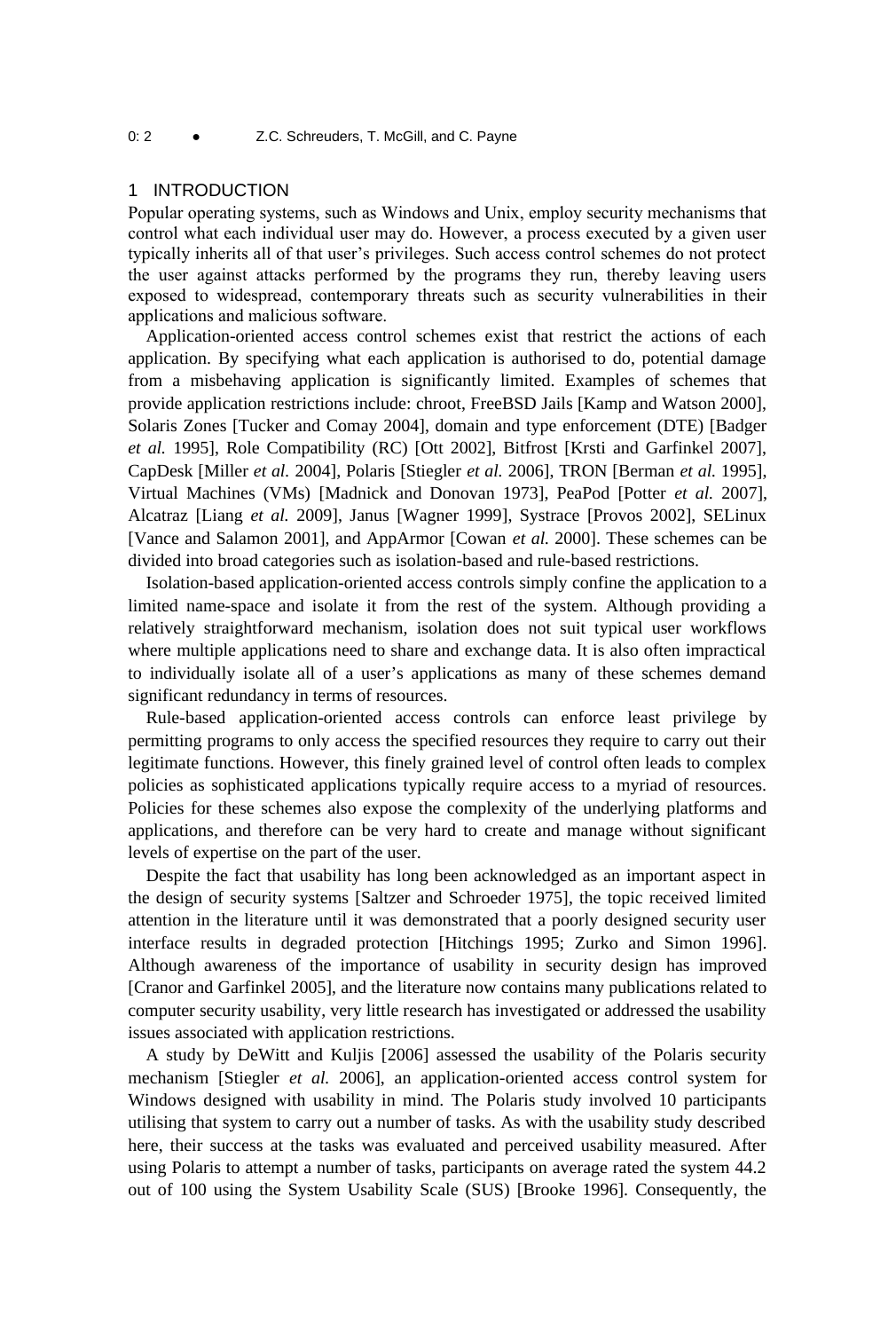study concluded that further work was necessary to improve the usability of Polaris.

The study described here makes a significant contribution to the pool of research on the usability issues associated with application restrictions. A comparative study was conducted to evaluate the usability of a functionality-based approach to application restriction, where applications are restricted based on the expected high-level behaviour of the program. The usability study compared a Linux-based implementation, FBAC-LSM, with the widely deployed SELinux and AppArmor mechanisms. To date, this is the most comprehensive comparative usability study conducted on application confinement systems.

SELinux was originally developed by the US National Security Agency, and provides an implementation of mandatory controls for Linux. Access control decisions are made based on the security context resources are labelled with, combining role-based access control (RBAC), domain and type enforcement (DTE), and multilevel security (MLS). DTE forms the basis of application restrictions; rules determine the domain a program is associated with, and define how processes within particular domains may access resources labelled with specific types. Typically separate domains are specified for each program. A number of user-space tools to configure SELinux are available, and are available on Linux distributions such as Fedora. Although some management tasks can be achieved using GUI tools (such as the SELinux Policy Generator tool), most require the use of command line tools. SELinux rules can be very complex and are defined in terms of security contexts that are applied as labels on resources [Zanin and Mancini 2004]. The out-of-the-box configuration for SELinux typically aims to lock down system-wide services and remain out of sight from end users; most of their processes run unconfined. While primarily aimed at expert users and security administrators, SELinux is the most widely deployed Linux-based security mechanism capable of application confinement. For many Linux users it will be the only such scheme installed on their system, and recent work has been aimed at improving the usability of SELinux [Athey *et al.* 2007; Nakamura *et al.* 2009]. In any case, its maturity and wide deployment makes it the archetypal Linux enhanced security mechanism and worthy of study.

AppArmor, previously known as SubDomain [Cowan *et al.* 2000], also implements mandatory controls for Linux, although using a simpler model than SELinux. AppArmor defines a list of resources based on resource names (such as file paths) for each restricted program to specify what may be accessed. Simple abstractions such as dbus, kde, and nameservice are used to group privileges related to particular low-level program characteristics and can be used when constructing policies. User-space tools to configure AppArmor are available, including graphical tools that are available on Linux distributions such as openSUSE. These graphical tools can be used to create and manage policy, including a 'learning mode' used to create application profiles based on the actions a program attempted previously. AppArmor policies can be long and detailed, reflecting the underlying complexity of the confined applications and the various platform layers these depend on. At one stage an online repository was available for users to share the application profiles they had created. AppArmor has been presented by Novell as an easier to use alternative to SELinux, with a focus on providing mandatory application-oriented controls [Novell n.d.].

FBAC-LSM takes a different approach: applications are confined based on the functionalities they are expected to perform [Schreuders and Payne 2008a]. FBAC-LSM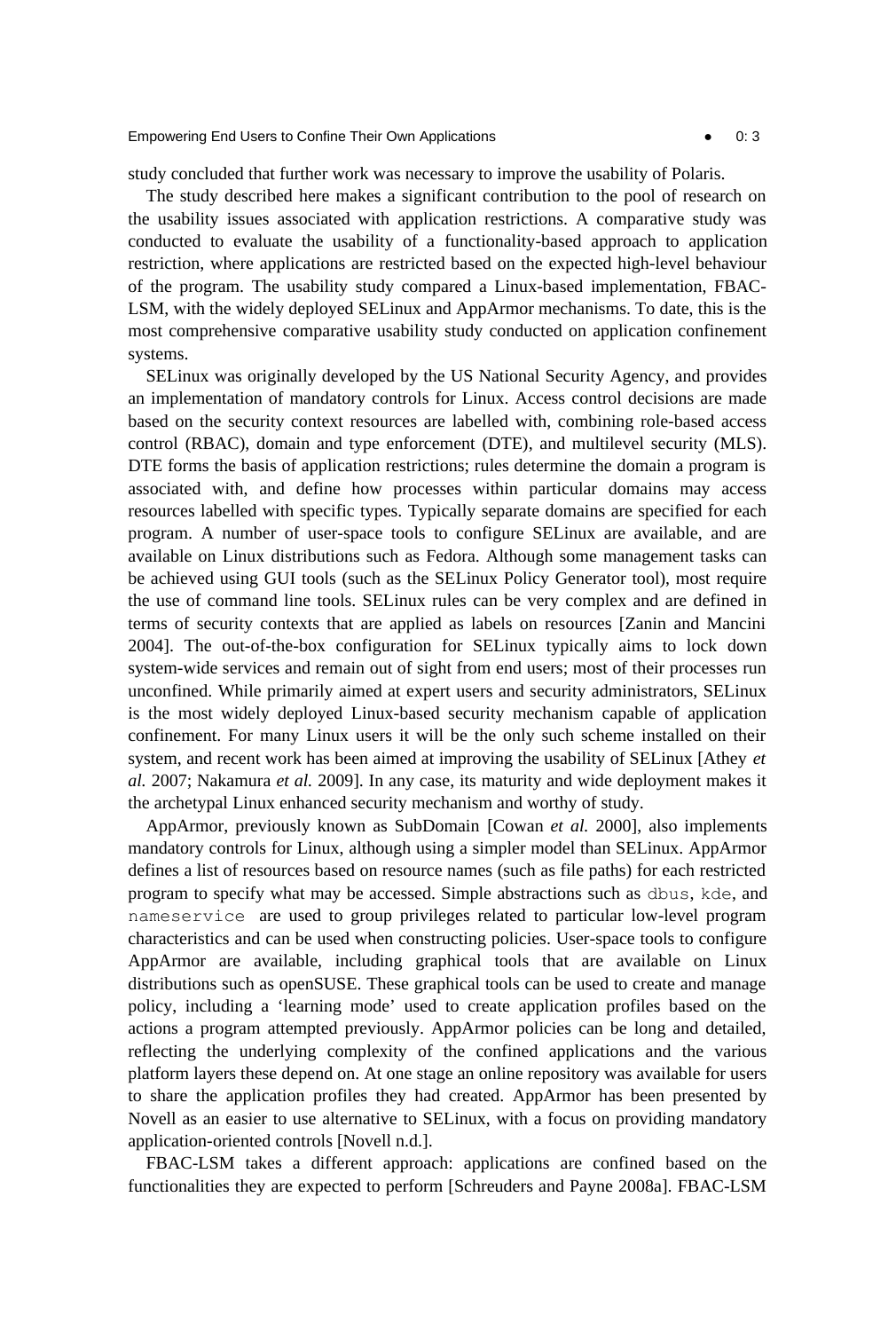is an implementation of the *functionality-based application confinement (FBAC)* model<sup>[1](#page-5-0)</sup>. The FBAC model provides both mandatory and discretionary controls, allowing administrators and end users to define policies that are simultaneously enforced. This enables administrators and users to restrict applications in order to enforce their respective security goals. Policy abstractions, known as *functionalities*, are used to authorise programs to access resources. Functionalities model the privilege requirements of high-level application features such as "Web Browser", "Image Editor", or "Game" [Schreuders and Payne 2008b].

Functionalities are parameterised, which enables them to adapt to each program's specific needs. Application policies can specify arguments to the parameters of the functionalities assigned. These arguments can be passed in a fashion similar to subroutines in programming languages. Parameters can describe application-specific details such as the location of files, directories, or network resources. For example, parameters may specify where an application stores its configuration files, the location the user intends to store files created using the application, or the hosts the application is authorised to communicate with.

Functionalities are also hierarchical; that is, they can contain other functionalities. Functionality hierarchies enable further policy modularity, and can provide layers of abstraction and encapsulation. For example, the high-level "Web Browser" functionality includes functionalities representing lower-level policy details, such as "HTTP client". As FBAC-LSM policies are defined in terms of hierarchical functionalities, low-level details are abstracted, and an overview of the policy can be presented to the user in terms of high-level security goals.

FBAC is designed to abstract policy details away from users and enable them to specify what applications are authorised to do based on high-level and conceptually simple goals. To restrict a program, functionalities that describe the behaviour expected of the application are assigned and any parameters then specified.

The FBAC model can facilitate automation of certain stages of policy construction. The implementation provides a graphical policy manager tool that steps users through the process of defining application policies and performs automation where possible. The policy manager can suggest functionalities and parameter arguments based on analysis of the program and filesystem. Since manually specifying parameter argument values can require knowledge of the applications being confined (such as where configuration files are stored), this automation can further reduce the expertise required to manage the security scheme. Unlike most other rule-based application-oriented access controls, policies are created *a priori*: without needing applications to be first executed in order to generate confinement policy. FBAC-LSM includes a learning mode for situations where application policies do not provide all the privileges necessary.

Each of these three schemes allows users to restrict the actions of applications. The Linux security module (LSM) framework, as currently implemented, only allows a single security mechanism to be enabled at a time on a Linux system. Therefore users must choose between these security systems if they wish to confine their applications with one of these schemes.

<span id="page-5-0"></span><sup>&</sup>lt;sup>1</sup> FBAC-LSM is free open source software available at: [http://schreuders.org/FBAC-LSM](http://www.schreuders.org/FBAC-LSM)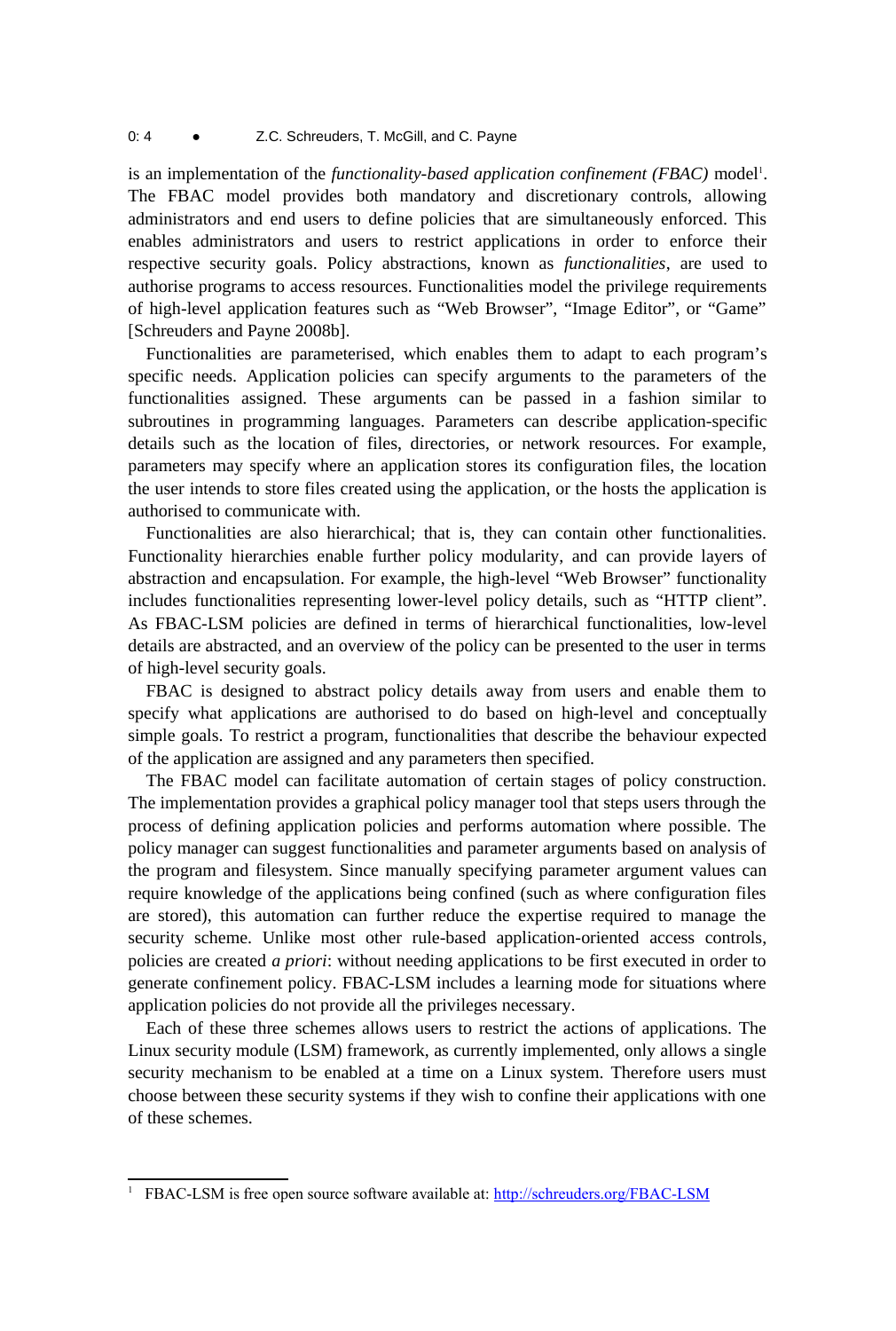# 2 EXPERIMENTAL OBJECTIVES

The usability study described here was designed to evaluate the usability of the FBAC approach relative to the two most mature and widely deployed Linux enhanced security modules, SELinux and AppArmor, and their configuration tools<sup>[2](#page-6-0)</sup>. This was the first formal comparative usability study to examine any of these systems. Where possible the three systems were compared to each other, and the effects of the different approaches taken by each were investigated.

Although application-oriented access controls can be shipped with predefined policies specified by third parties that restrict specific known programs, this study focuses on the ability to specify policies that allow users or administrators to protect themselves against potentially unknown applications and enforce their own security goals.

In particular, the following aspects of usability and security were measured and analysed:

- 1. User perceptions of the usability of the three confinement schemes;
- 2. User success at creating and applying confinement policies;
- 3. Ability of user-confined programs to continue to execute as expected;
- 4. Overall risk exposure after confinement;
- 5. Ability to successfully restrict well-behaved programs;
- 6. Ability to successfully restrict malicious programs;
- 7. Time-efficiency of the three confinement schemes.

# 3 METHOD

The usability study employed a within-subjects design. Participants used all three security mechanisms to construct policies to confine two programs. Participants provided feedback regarding security system usability and preference, and the security properties of the resulting policies were analysed.

#### 3.1 Participant Recruitment

Participants were primarily recruited from the information technology students at an Australian university, members of a Linux user group and an information security association. Participant recruitment targeted people who had previously used Linux systems, although this was not a requirement for participation. Participants were recruited using flyers on university notice boards, announcements in lectures and via email. A prize of an 8GB iPod Nano was used to encourage participation, and was awarded to a participant chosen at random.

A convenience sample of 46 people was used, made up of every potential participant available during the study period. Seven of those people left before completing the experiment and were excluded from analysis, leaving 39 participants considered during analysis. The size of this sample compares favourably with that of the earlier Polaris study [DeWitt and Kuljis 2006].

# 3.2 Environment and Logistics

The study was conducted over a number of sessions in a university computer laboratory, with between one and 10 subjects participating at a time. In order to ensure consistent dissemination of information, most information presented to participants was prerecorded and was presented via video files launched via batch scripts on the computer.

<span id="page-6-0"></span><sup>&</sup>lt;sup>2</sup> This study considers the usability of the schemes in terms of configuration which is done via user-space tools.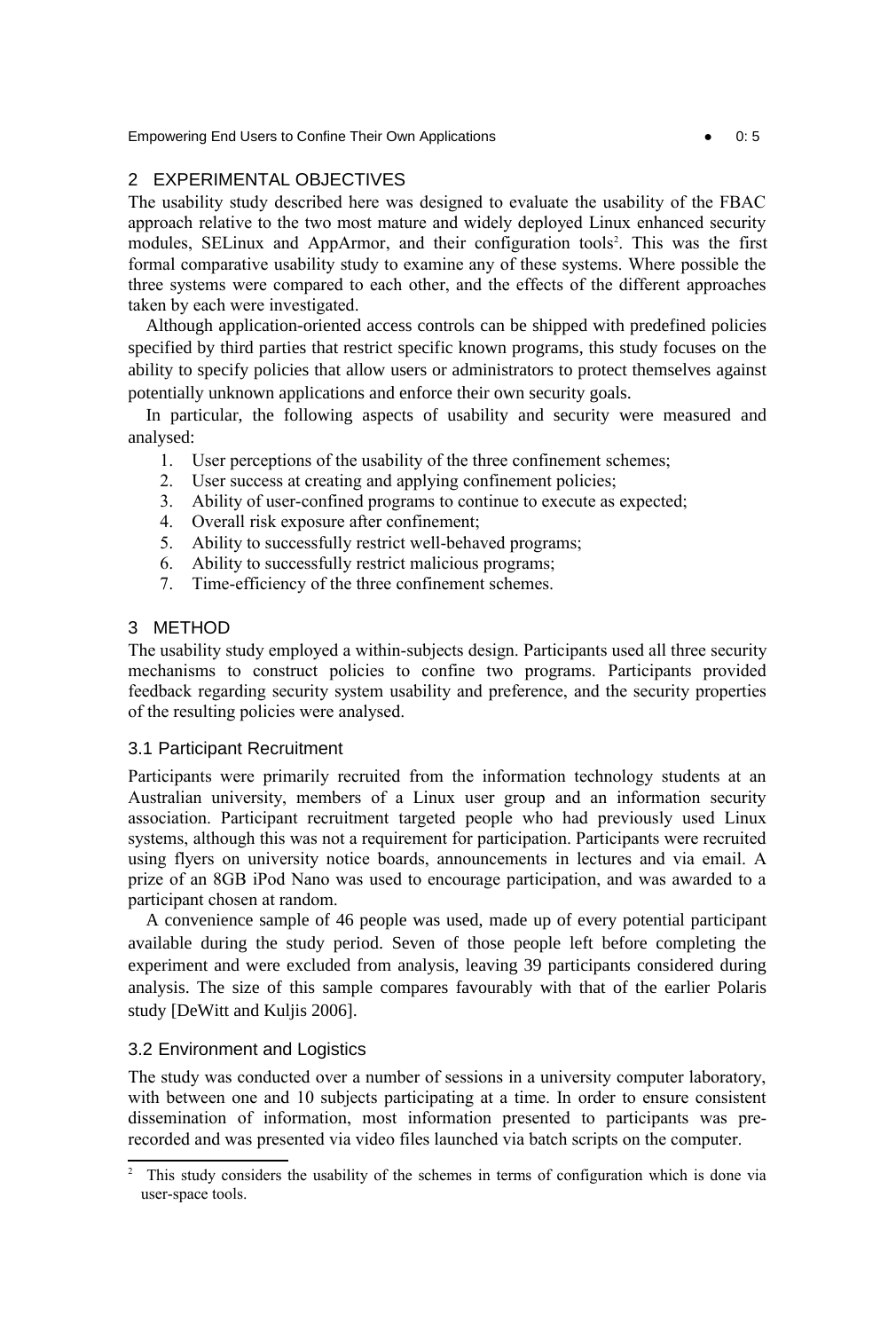#### 0: 6 **•** Z.C. Schreuders, T. McGill, and C. Payne

Participants were assigned individual copies of three Virtual Machines (VMs) setup for use with the three security systems. Since no single distribution supported all the userspace tools, the Linux distributions used for each of the systems were those with the most complete support for the security systems studied: Fedora 11 for SELinux and openSUSE 11.1 for AppArmor. openSUSE 10.3 was used for FBAC-LSM, since that was its development environment. Each of the environments were configured to look alike. Access to the VMs was via batch scripts that used VMWare player to run the appropriate VM, and logged the time VMs were started and when participants were finished. Each participant's VMs were then stored for later analysis.

# 3.3 Preparation

Participants were randomly assigned an order for using the three security systems to remove any biasing due to learning effects [Greenwald 1976]. Participants were supplied with headphones and the following hand outs:

- An ID and the order in which they were to use the three systems.
- Welcome page, system use, and task scenario information.
- A copy of the Filesystem Hierarchy Standard (FHS) reference. The complete FHS  $v2.3$  $v2.3$  was available as a PDF file on the lab computers<sup>3</sup>.
- A Unix/Linux command reference<sup>[4](#page-7-1)</sup>.

A short presentation explained the various handouts and how to access the videos and VMs via the scripts. Participants were prompted to record their ID on the computers they were using to facilitate the collection and collation of data. The time constraints were also explained: participants were encouraged to spend a maximum of approximately one hour on each system, with a total maximum experiment time, including feedback, of four hours<sup>[5](#page-7-2)</sup>. Participants were encouraged to ask for help if they were stuck on a task (as they might do in a workplace environment). Participants were also asked to notify the moderator if they encountered unrelated technical problems; for example, if a VM were to crash. Participants were then prompted to watch the introductory video. This video explained the goal of application confinement, and provided further details as to how the experiment would be run. As was explained in the video, the sequence of the experiment was as follows:

- Viewing of the introductory video
- Pre-experiment questionnaire
- Linux filesystem video
- For each security mechanism:
	- Mechanism videos
	- Confining the programs
	- Post-task questionnaire
- Post-experiment questionnaire

<span id="page-7-0"></span><sup>3</sup> Available from http://www.pathname.com/fhs/

<span id="page-7-1"></span><sup>4</sup> Available from http://fosswire.com/-post/2007/8/unixlinux-commandcheat-sheet/

<span id="page-7-2"></span><sup>5</sup> This relatively generous maximum timeframe was intended as a rough guide for participants based on the time taken during the pilot study, and was intended to avoid disadvantaging SELinux, which during the pilot study took the longest to complete. Many participants finished sooner than these guidelines. Participants were provided with refreshments and in general seemed to remain receptive and responsive throughout.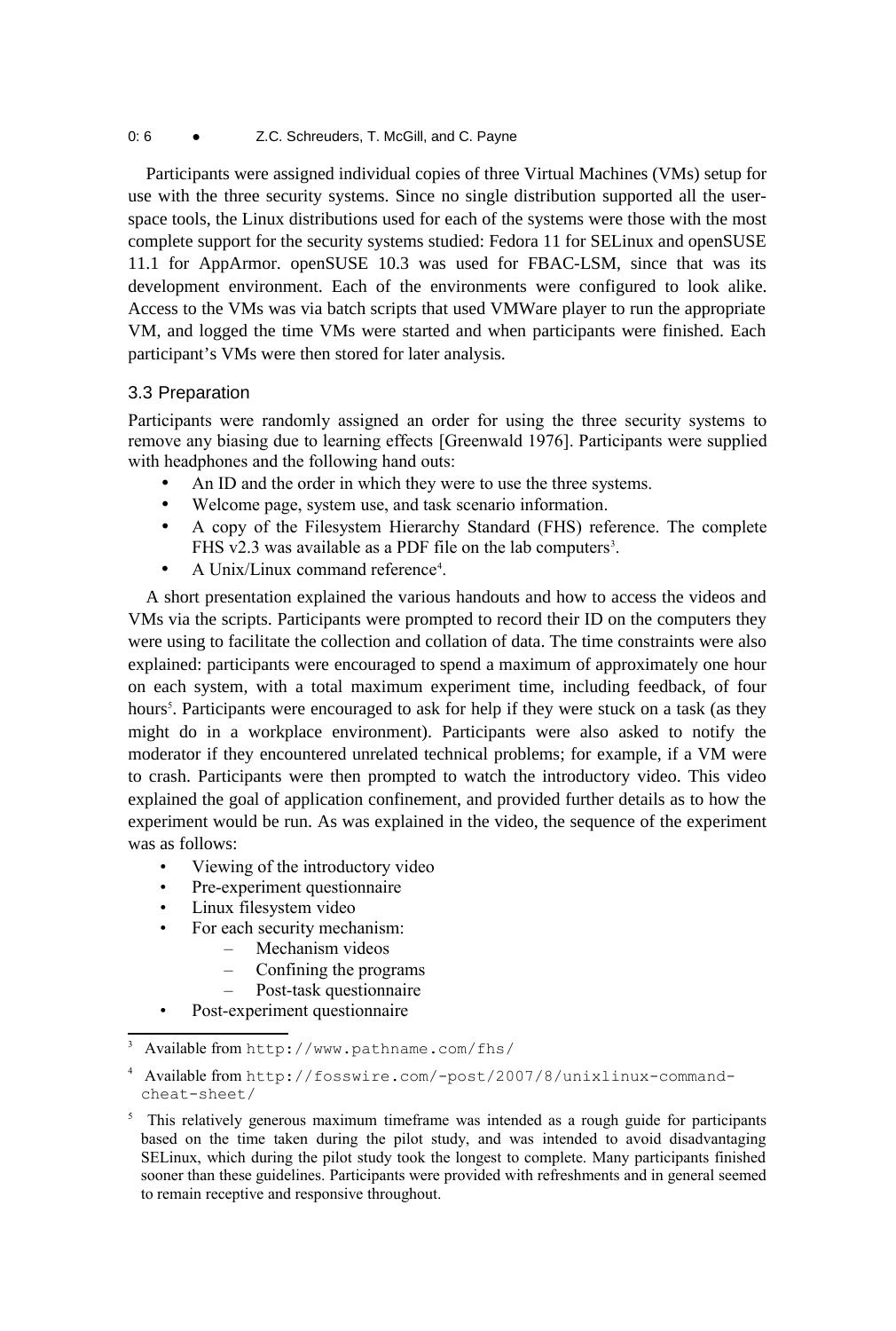• Debriefing

The pre-experiment questionnaire was used to identify demographic characteristics of participants. Information collected included self-assessed expertise and experience. Each of the participants rated their computer skill, knowledge of computer security, knowledge of Linux, and knowledge of how files are organised on Linux on semantic differential scales. The frequency with which they had used Linux was recorded using a multiple choice question.

The filesystem video elaborated on the FHS reference handout, illustrating the directory hierarchy on an example Linux system. This familiarised the participants with the Linux directory structure. This knowledge would assist participants in utilising each of the three mechanisms being compared, and ensured a minimal level of awareness about the way files are organised on a Linux system.

Before participants used each system, they watched a video describing the way the security system worked and a demonstration of configuring the system. Each explanation video covered the same level of detail: describing policy components, how policy is represented on disk, the states that policies for applications can be in (either enforced or not), an overview of the steps involved in confining an application, and a list of helpful commands. Another video for each system gave a demonstration of creating a policy to confine the KWrite program as an example. When participants were ready to start learning about each system, they were given a hardcopy of the demonstration script so they could more quickly access the information without re-watching the video.

#### 3.4 Tasks

Information about the programs to be confined was presented to the group on the task scenario handouts (Appendix A) and during the initial talk. Using each of the mechanisms in the random order allocated, participants consecutively created security policies for these programs with the goal of restricting the ability of each program to act maliciously, while allowing the programs to operate as described in the scenarios. At no point were participants given any indication that FBAC-LSM had been created by one of the authors.

The programs that the participants endeavoured to confine were the Opera web browser and a simulation of a Trojan horse posing as a Tetris game, KSirtet, which was downloaded from an unauthenticated website. Participants were informed they should allow Opera to browse the web, chat using IRC, and download files, while KSirtet should be permitted to operate as a game.

Both of these scenarios were designed to pose realistic risks and this was explained in the information presented to participants during the introduction video and on the scenario sheet. As web browsers interact with external untrusted hosts, software vulnerabilities could lead to an attacker taking control of the program. A game originating from an unauthenticated source could be malicious code posing as a legitimate program. The section below describes how each of the security systems can be configured by end users.

#### 3.4.1 Steps Involved

Using the tools typically available on an SELinux-enabled system (where possible using graphical tools), specifying a new application policy module usually involves using the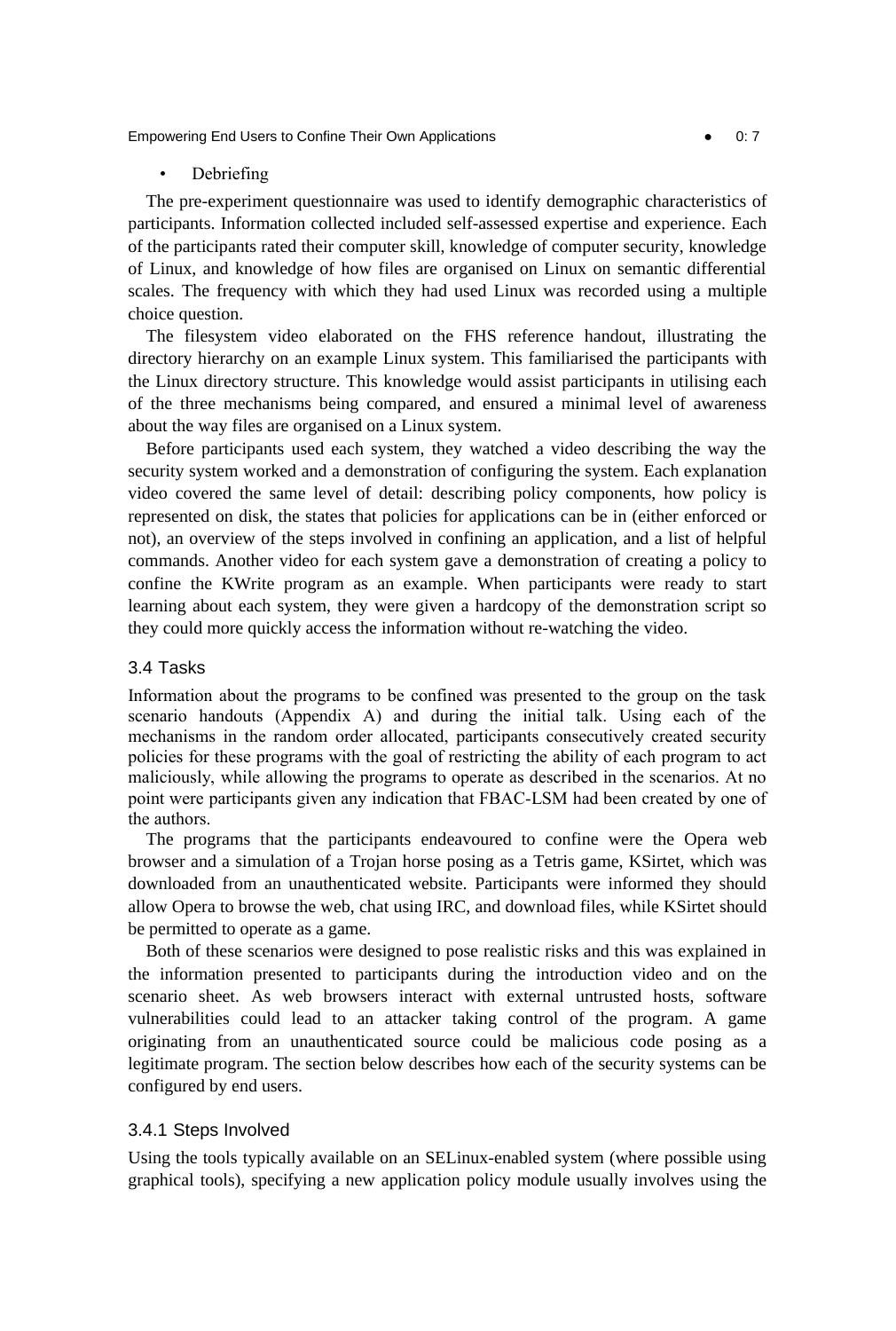#### 0: 8 **•** Z.C. Schreuders, T. McGill, and C. Payne

Policy Generator GUI tool to create a barebones skeleton policy. Using this tool involves specifying the executable path, selecting ports and low-level application traits (as illustrated in [Fig. 1\)](#page-9-0), and manually specifying any directories or files the application manages.



<span id="page-9-0"></span>Fig. 1: SELinux Policy Generator specifying low level application traits

This process generates a policy module that is by default permissive (not enforced) and incomplete. Next, a number of command line tools need to be used, and the program being confined needs to be run, to generate the detailed rules that authorise the program to access the resources it requires to run. [Fig. 2](#page-9-1) illustrates using command line tools to generate additional rules based on previous program activity. Subsequently, the .te file needs to be manually edited to put the domain into an enforced mode and the policy needs to be compiled and loaded into effect. Command line tools can be re-run to add any further rules.<br>[root@selinux Documents]# grep kwrite /var/log/messages /var/log/audit/audit.log | audit2allow -R



<span id="page-9-1"></span>Fig. 2: SELinux command line configuration

Using the YAST AppArmor Add Profile Wizard GUI tool involves the following steps. First, the user specifies the name of the application to be confined. Next, the user is prompted to run the program. After the user has used the program, they are asked to review and vet (either allowing or denying) each of the low-level rules that would allow the program to behave the same way in the future. [Fig. 3](#page-10-0) illustrates the process of vetting the previous actions of an application using the Add Profile Wizard. The user is then presented with a text file view of the policy they have created. Depending on the way the tool is used the profile may be placed in effect, or remain in an unenforced state, in which case the user can use the AppArmor Control Panel GUI to put the profile into an enforced mode. The Update Profile Wizard can be used to add further rules.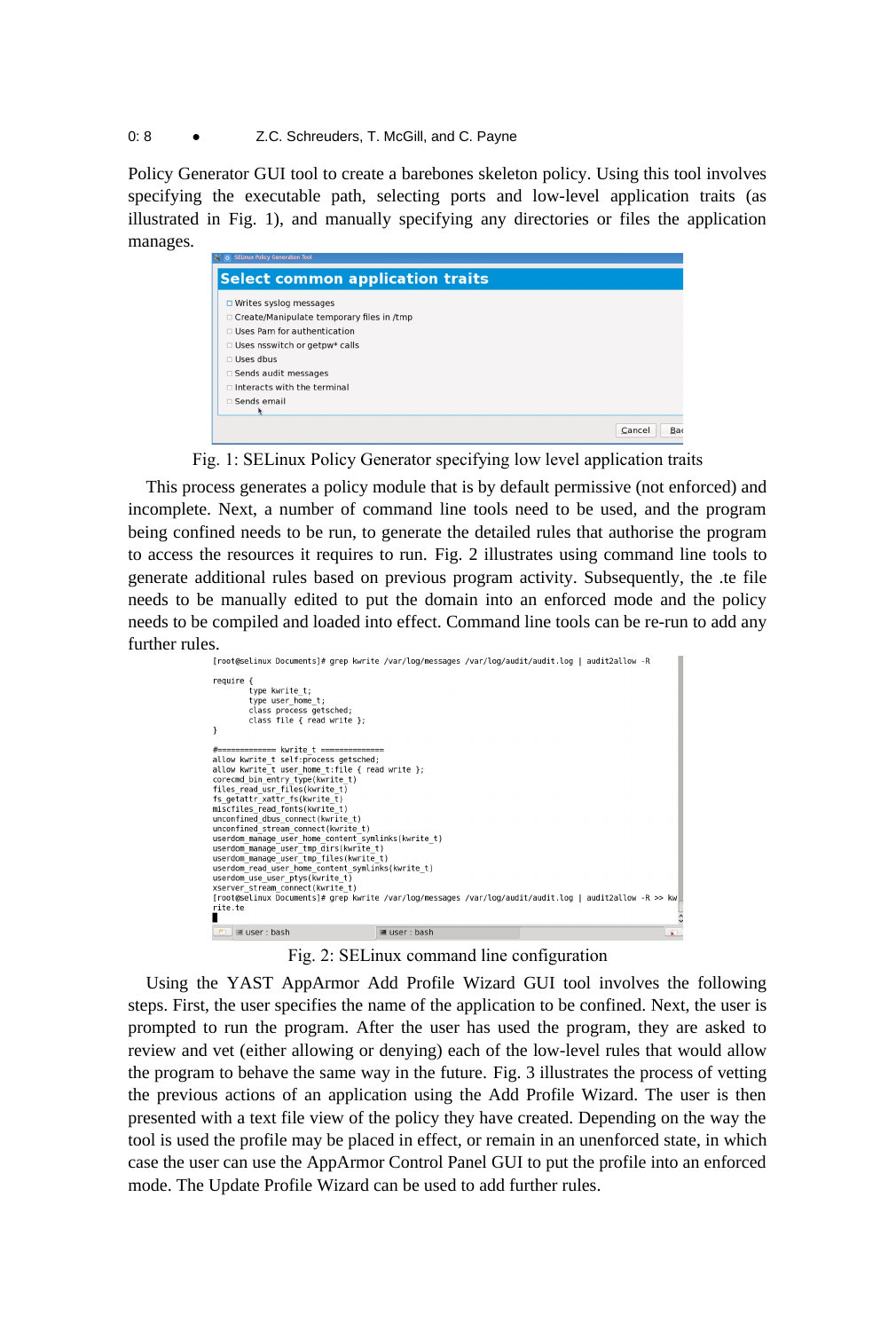Empowering End Users to Confine Their Own Applications **Access 1999 For Applications •** 0: 9

| YaST2 9                                                  | aa     | $\mathbf{x}$ |
|----------------------------------------------------------|--------|--------------|
| AppArmor Profile Dialogue                                |        |              |
| Profile /opt/kde3/bin/kwrite                             |        |              |
| Path /etc/X11/kstylerc                                   |        |              |
| <b>Mode</b><br>ら                                         |        |              |
| Severity 2                                               |        |              |
|                                                          |        |              |
| $\bigcirc$ #include <abstractions kde=""></abstractions> |        |              |
| etc/X11/kstylerc                                         |        |              |
|                                                          |        |              |
|                                                          |        |              |
|                                                          |        |              |
|                                                          |        |              |
|                                                          |        |              |
|                                                          |        |              |
|                                                          |        |              |
| Glob w/Ext<br>Allow<br>Glob<br>Edit<br>Qpts<br>Deny      |        |              |
| Abort<br>Help<br><b>Back</b>                             | Einish |              |

<span id="page-10-0"></span>Fig. 3: AppArmor Add Profile Wizard vetting previous program activity

Using the FBAC-LSM Policy Manager GUI tool to specify application policies involves the following steps. First, the user starts the Add Application Wizard, and specifies the name of the application being confined. Next, the executable paths are specified, which the wizard attempts to automatically detect. The type of program (technically the base-level functionally for the program), either command line or graphical is specified, this is typically suggested automatically and accurately. As illustrated in [Fig. 4,](#page-11-0) the tool then performs some analysis and suggests likely high-level functionalities that describe the features the application performs. The user selects which functionalities apply, taking the suggestions into consideration.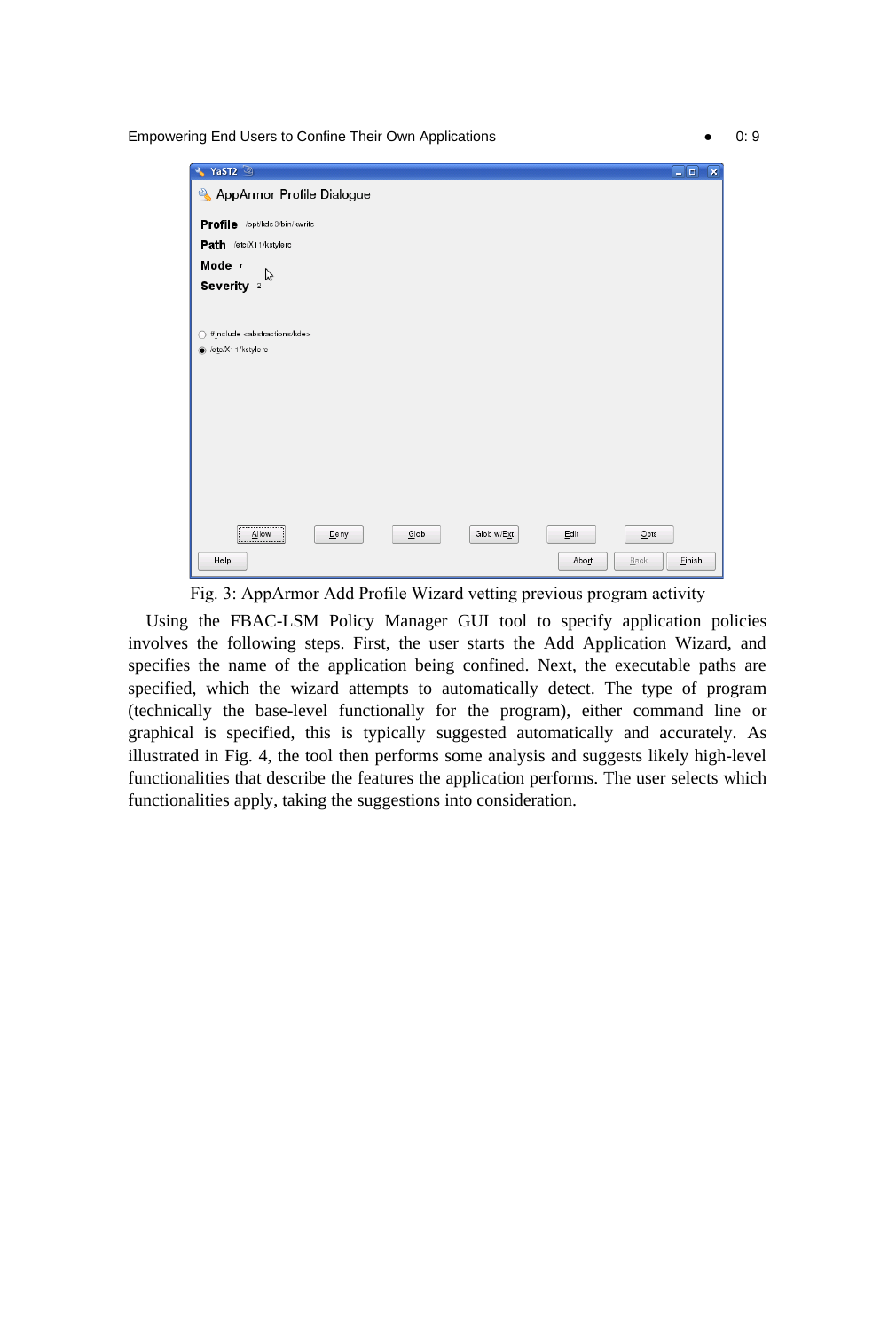#### 0: 10 • Z.C. Schreuders, T. McGill, and C. Payne



Fig. 4: FBAC-LSM Policy Manager functionality suggestions

<span id="page-11-0"></span>Then, for each of the functionalities, the argument values are specified for parameters. These specify all the application-specific information that allows the functionalities to adapt to the needs of the programs being confined. Depending on the purpose of each parameter, they can take the form of files, directories, ports, or IP addresses. In most user-independent cases (such as identifying the locations of application-specific configuration files), after some analysis the wizard can automatically suggest values, which the user can edit or accept. User-dependent cases (such as where the user chooses to store their own files) are specified manually by the user. [Fig. 5](#page-12-0) illustrates the interface for specifying parameter arguments. After specifying values for all the parameters, the user chooses the name for the policy file in which the policy is stored. The user can then review the application policy that they have created in a number of ways. The user then saves the policy and loads it into effect using the Policy Manager main dialog. The learning mode can be used to add further privileges to the application profile.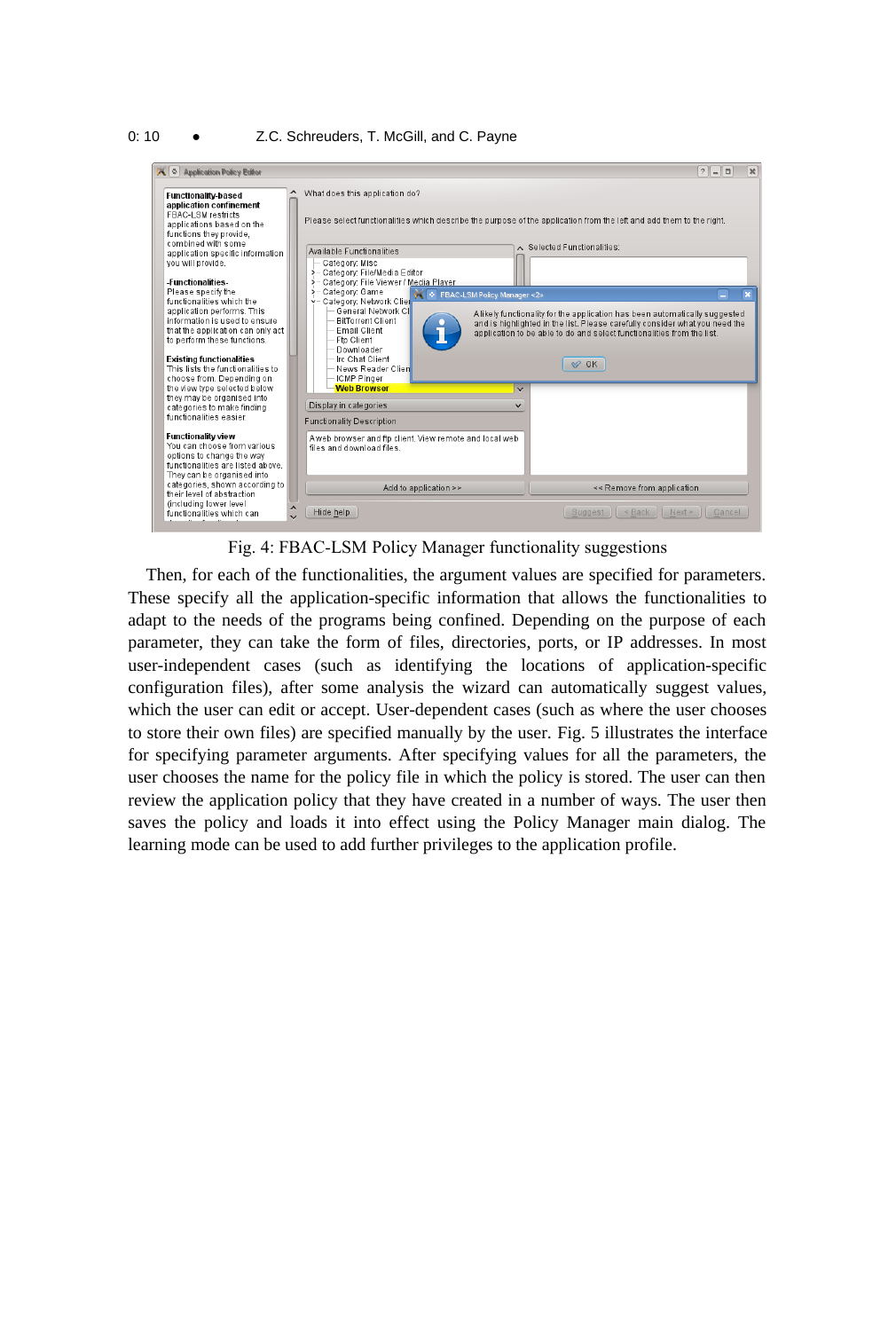

Fig. 5: FBAC-LSM Policy Manager parameter argument specification

<span id="page-12-0"></span>The tasks in the usability study were intentionally challenging for FBAC-LSM and, as mentioned, they posed realistic situations and threats. As with the majority of applications that have been studied, the automation provided by the FBAC-LSM policy manager assisted the user [Schreuders *et al.* 2011]. However, in order to meet all the requirements in the task scenario, the user had to deviate from the suggestions and also manually provide some details. For Opera, the FBAC-LSM policy manager suggested the functionality "Web Brower", and the user should have also specified "IRC Client". For KSirtet, the policy manager suggested both "Game" and "Network Game" functionalities, although KSirtet only required the "Game" functionality to function legitimately, since multiplayer features were provided locally with players sharing the keyboard. Details such as the location for authorised Opera file downloads were specified by the user.

# 3.5 Trojan Horse Simulation

For the purposes of the experiment, the KSirtet Tetris game was modified to simulate a Trojan horse. The modified program attempts to access many resources that a game should not need to and, as a malicious program, would represent a serious security problem. Such a program should require very limited privileges to run. However, without the use of an application confinement security mechanism such as those studied, such a program would possess all of a user's privileges. In addition to attacks that could be performed on a correctly configured Linux system, the Trojan horse simulation also attempts to access resources normally protected by discretionary access controls (DAC). For the purposes of the experiment, the VMs were deliberately misconfigured to allow this access. This type of configuration could be caused by user error, malicious actions from other programs, or be standard on single user Linux systems such as embedded devices. This aspect of the experimental design was intended to illustrate the potential for application-oriented access controls to provide defence-in-depth as additional layers of security.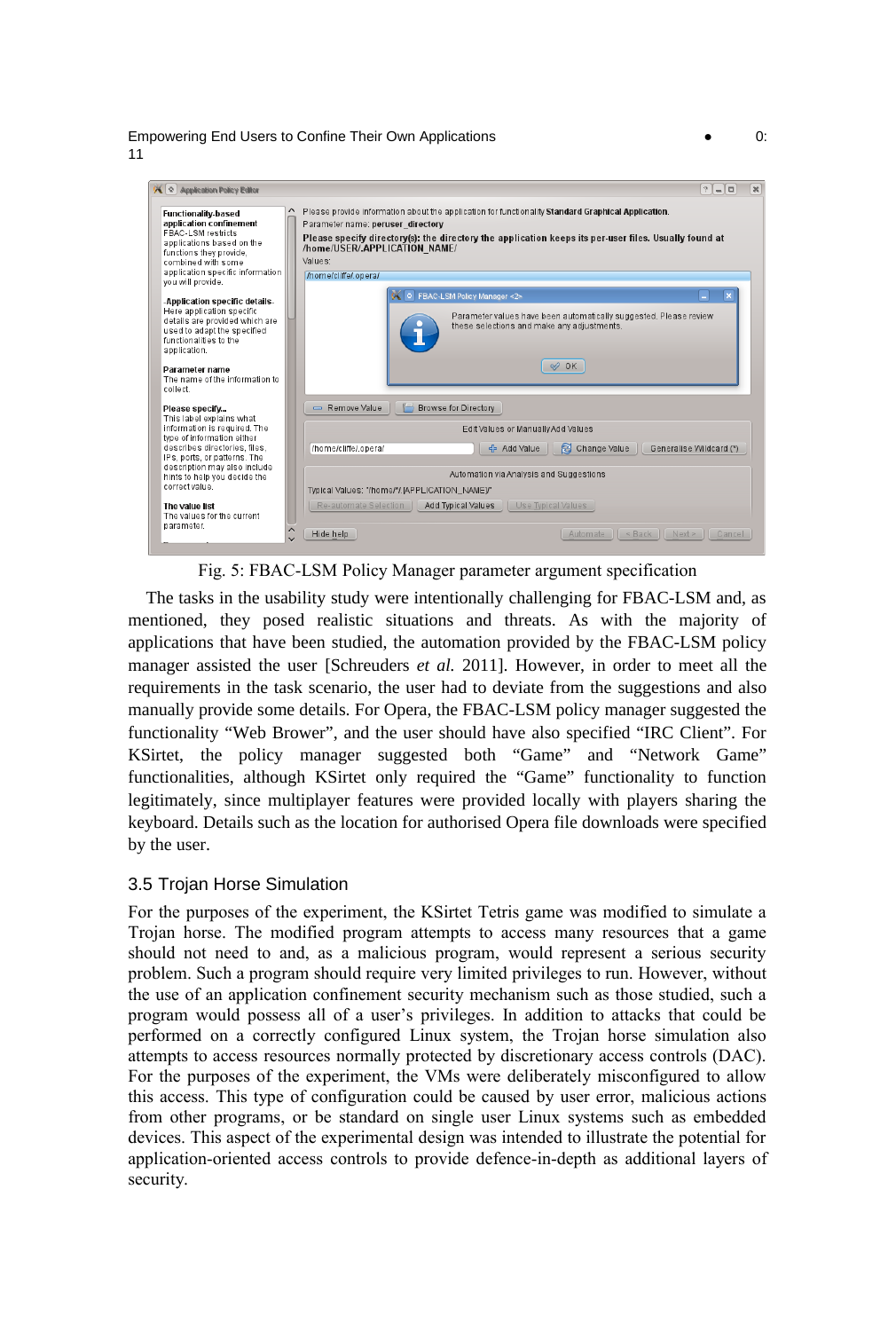#### 0: 12 • Z.C. Schreuders, T. McGill, and C. Payne

The list of malicious activity attempted by the Trojan simulation was developed to reflect a range of risks and malicious behaviour that could compromise a Linux system. These risks include privacy risks and system-wide or user-level compromise. Appendices B and C describe the activities the Trojan simulation attempted.

# 3.6 Measuring Perceived Usability

Perceived system usability was measured using Brooke's [1996] System Usability Scale (SUS), which is a widely employed and extensively verified tool [Bangor *et al.* 2008; Lewis and Sauro 2009]. The SUS is a 10 item Likert scale, with even-numbered items worded negatively and odd-numbered items worded positively. The scale yields a single score ranging from 0 to 100, representing an assessment of the system's usability. After using each security system, participants completed the SUS questionnaire.

After they had used all three systems, participants completed a final questionnaire ranking the three systems in terms of how easy they were to use, how easy they were to understand and how likely they would be to use them again. Once participants had completed the exercises and questionnaires, they were taken into a separate room and the security systems were discussed in a debriefing session where additional opinions were collected.

## 3.7 Measuring Policy Quality and Task Success

The VMs from each participant were stored for subsequent data collection. Data collection involved testing the ability of the confined programs to run and the ability of the programs to access the security sensitive resources the Trojan horse attempted to use. Each program was tested manually to assess whether it could run and that all required features operated correctly. Whether or not policies were successfully created was also assessed manually. To determine the threats the programs still posed, the Opera and KSirtet executables on each VM were replaced with an assessment program that attempted to access the same resources as the Trojan simulation. While retaining the policies created by participants, the replacement scoring program output the result of each access attempt. These results showed whether the confined program was able to potentially act maliciously. Additionally, time-on-task was recorded. All data was stored in a database for statistical analysis.

# 3.8 Pilot Study

The study was carefully designed to eliminate potential biasing factors. For example, the order in which participants used the systems was randomised, the names of the systems studied were not advertised during participant recruitment, and participants were not allowed to search the Internet for information about the systems during the study. FBAC-LSM had not been released prior to conducting the experiment, and those already aware of it did not participate.

A pilot study was conducted with four participants, who had a range of expertise levels. The primary concern of the pilot study was to detect the potential for participant bias. The pilot group completed an additional pilot questionnaire regarding whether they noticed anything potentially biasing in the videos, presentations, and handouts supplied during the experiment. They were also interviewed during the debriefing. The pilot group reported no biasing factors. The pilot study did raise awareness of a number of technical problems, such as networking problems, missing codecs for video playback, and missing sound in one of the videos. All these issues were resolved prior to conducting the main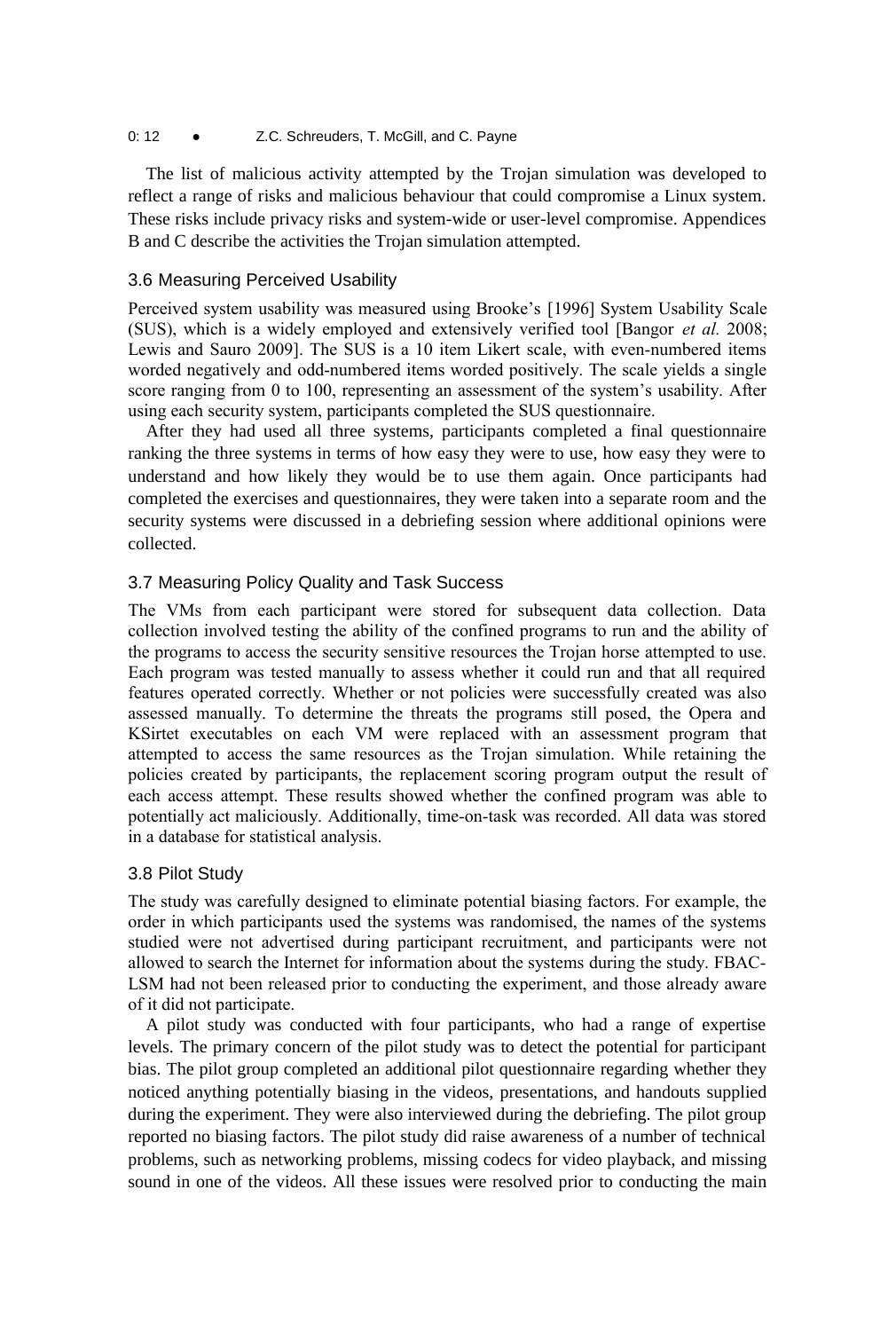study.

#### 4 RESULTS

One way repeated measures analysis of variance (ANOVA), the non-parametric Friedman test, repeated measures logistic regression, and descriptive statistics were utilised to compare the within-subjects effects of the three security systems, SELinux, AppArmor, and FBAC-LSM.

## 4.1 Participant Demographics

Participants' ages ranged from 18 to 67 (mean: 31.1 std. deviation: 13.0). Five participants were female. [Table I](#page-14-0) summarises the self-reported expertise of the participants, collected using the pre-experiment questionnaire. In each case responses could range from one to seven, with higher values representing higher levels of experience or expertise. As shown in the table, the majority of participants evaluated themselves as possessing above average computer skill, with a relatively wide range of responses for the computer security and Linux questions. As recommended for usability studies, the experiment included some *least competent users* (LCU); that is, users representing the minimum level of expertise that would be expected to utilise the systems [Rubin and Chisnell 2004]. The study also included some Linux and computer security experts, who work within industry managing Linux systems and providing IT security services.

| <b>Expertise</b>               | Mean | Std dev | Min           | Max |
|--------------------------------|------|---------|---------------|-----|
| Skill with computers           | 5.82 | 0.90    | 3             |     |
| Knowledge of computer security | 4.47 | 1.20    | $\mathcal{L}$ |     |
| Frequency of Linux use         | 4.24 | 2.32    |               | 7   |
| Knowledge of Linux             | 3.53 | 1.89    |               |     |
| Knowledge of FHS               | 3.61 | 197     |               |     |

<span id="page-14-0"></span>Table I: Participant self assessment

#### 4.2 Preference Evaluation – System Usability Scale

A one-way within subjects ANOVA was conducted to compare the effect of security system on SUS. The assumptions of the test were met. There was a significant effect of security system, Wilks' Lambda =  $0.38$ , F  $(2.35) = 28.99$ , p < .001, n=37. The effect size was .624. Post hoc analysis using the Tukey LSD test showed significant contrasts between each pairwise comparison. That is, all three systems were significantly different from each other in terms of perceived usability.

As illustrated in [Fig. 6,](#page-15-0) on average FBAC-LSM received the highest SUS scores  $(M=70.21, SD=18.34)$ , followed by AppArmor  $(M=54.93, SD=24.18)$ , and SELinux with the lowest scores  $(M=34.58, SD=18.04)$ .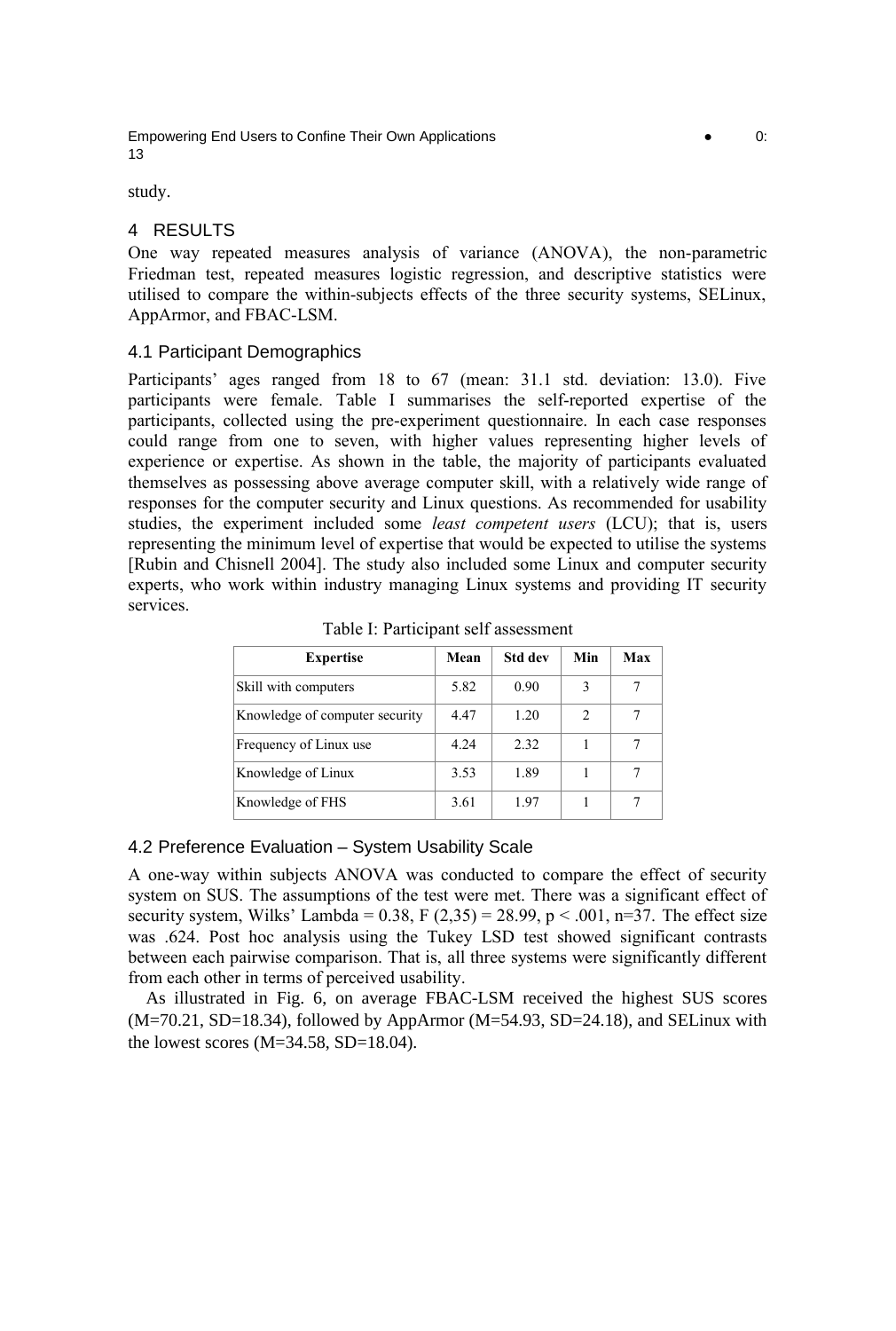

<span id="page-15-0"></span>Fig. 6: Box plot comparing SELinux, AppArmor and FBAC-LSM System Usability Scale scores

# 4.3 Preference Evaluation – Ranking

[Table II](#page-15-1) shows the mean rank (one, first, to three, last) for each system in terms of: how easy they were to use, how easy they were to understand, and how likely participants would be to use them again. In each case, FBAC-LSM was, on average, ranked highest, followed by AppArmor, then SELinux. FBAC-LSM was also ranked first most frequently, and SELinux was ranked last most frequently. A post hoc analysis confirmed that the order in which the systems were used did not influence these rankings.

| <b>Security</b><br>system | Mean rank<br>for ease of<br>use | Mean rank for<br>ease of<br>understanding | Mean rank<br>for likeliness<br>of reuse |
|---------------------------|---------------------------------|-------------------------------------------|-----------------------------------------|
| <b>SELinux</b>            | 2.67                            | 2.64                                      | 2.58                                    |
| AppArmor                  | 1.85                            | 1.90                                      | 1.92                                    |
| <b>FBAC-LSM</b>           | 1.49                            | 1.46                                      | 1.45                                    |

<span id="page-15-1"></span>Table II: Mean ranks

The results of the SUS score differences and ranks showed that FBAC-LSM exhibited higher perceived usability than AppArmor and SELinux.

# 4.4 Performance Evaluation – Creation of Policies

In this section the extent to which participants were able to create policies to confine the programs is reported. The quality of the policies created is described in subsequent sections. The following results (including percentages) do not include participant records with "missing values" due to:

- Seven SELinux virtual machines that froze at start-up with a SELinux AVC message. This problem appeared to be the result of SELinux rules, created by participants, that inadvertently no longer allowed the VMs to start.
- Two VMs (one SELinux, one AppArmor) that did not start due to kernel panics. The exact cause of this was not clear.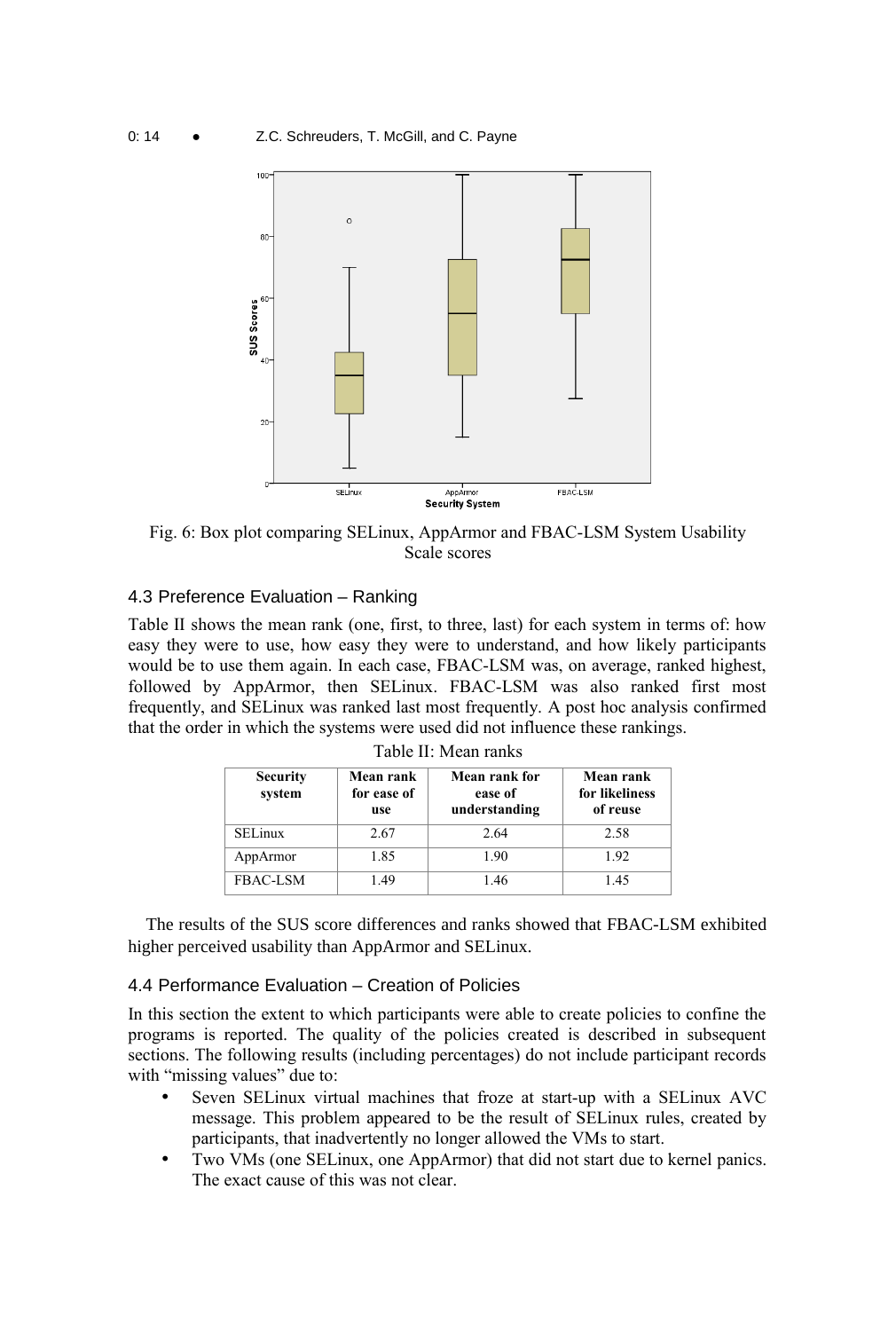Existing SELinux rules for KSirtet which conflicted with the creation of a new policy to confine KSirtet. Due to the abstruseness of the command-line output that reports this conflict, the problem was not detected during initial environment setup, the pilot study, or by the majority of participants. After the problem was detected, it was remedied for the subsequent participants. Therefore 22 participants could not create a policy to confine KSirtet due to this conflict. Ironically, the default policy did not provide any protection against the threats tested during the study.

As policies were either successfully created or not, repeated measures logistic regression was conducted to compare the effect of security system on the creation of enforced policies for Opera. There was a significant effect of security system, Wald Chi-Square (2, N=105) = 31.30,  $p < .001$ . All three systems were significantly different from each other in terms of how many policies for Opera were successfully created and enforced. As shown in the Enforced Policy column of [Table III,](#page-16-0) 90% of participants created enforced policies for Opera using FBAC-LSM, 66% using AppArmor, and only 23% using SELinux.

| <b>Security</b><br><b>System</b> | <b>Application</b>  | <b>No Policy</b><br>(unconfined) | <b>Unenforced</b><br>Policy<br>(unconfined) | <b>Enforced</b><br>Policy |
|----------------------------------|---------------------|----------------------------------|---------------------------------------------|---------------------------|
| <b>SELinux</b>                   | Opera<br>$(n=31)$   | 21(68%)                          | $3(10\%)$                                   | 7(23%)                    |
|                                  | KSirtet<br>$(n=9)$  | 6(67%)                           | $1(11\%)$                                   | 2(22%)                    |
| AppArmor                         | Opera<br>$(n=38)$   | 3(8%)                            | 10(26%)                                     | 25(66%)                   |
|                                  | KSirtet<br>$(n=38)$ | 7(18%)                           | $4(11\%)$                                   | 27(71%)                   |
| FBAC-<br><b>LSM</b>              | Opera<br>$(n=39)$   | $4(10\%)$                        | $0(0\%)$                                    | 35 (90%)                  |
|                                  | KSirtet<br>$(n=39)$ | 7(18%)                           | $0(0\%)$                                    | 32(82%)                   |

<span id="page-16-0"></span>Table III: Policy creation rates for Opera and KSirtet using SELinux, AppArmor, and FBAC-LSM

Repeated measures logistic regression was also conducted to compare the effect of the security system on the creation of enforced policies for KSirtet using each of the security systems. Again, there was a significant effect of security system, Wald Chi-Square (2,  $N=86$ ) = 10.03, p = .007. As with Opera policies, all three systems were significantly different from each other: 82% of participants created enforced policies for KSirtet using FBAC-LSM, 71% using AppArmor, and only 22% using SELinux.

In both tasks it was notable that participants were most likely to successfully create policies to confine applications using FBAC-LSM. In addition to participants who were not successful at creating a policy at all (refer to the No Policy column in [Table III\)](#page-16-0), SELinux and AppArmor resulted in a number of policies that were left in an unenforced state. The terminology for an unenforced policy differs for each system – SELinux: permissive domain, AppArmor: complaining mode, FBAC-LSM: complaining or disabled modes. The result of an unenforced policy is that the application is not confined,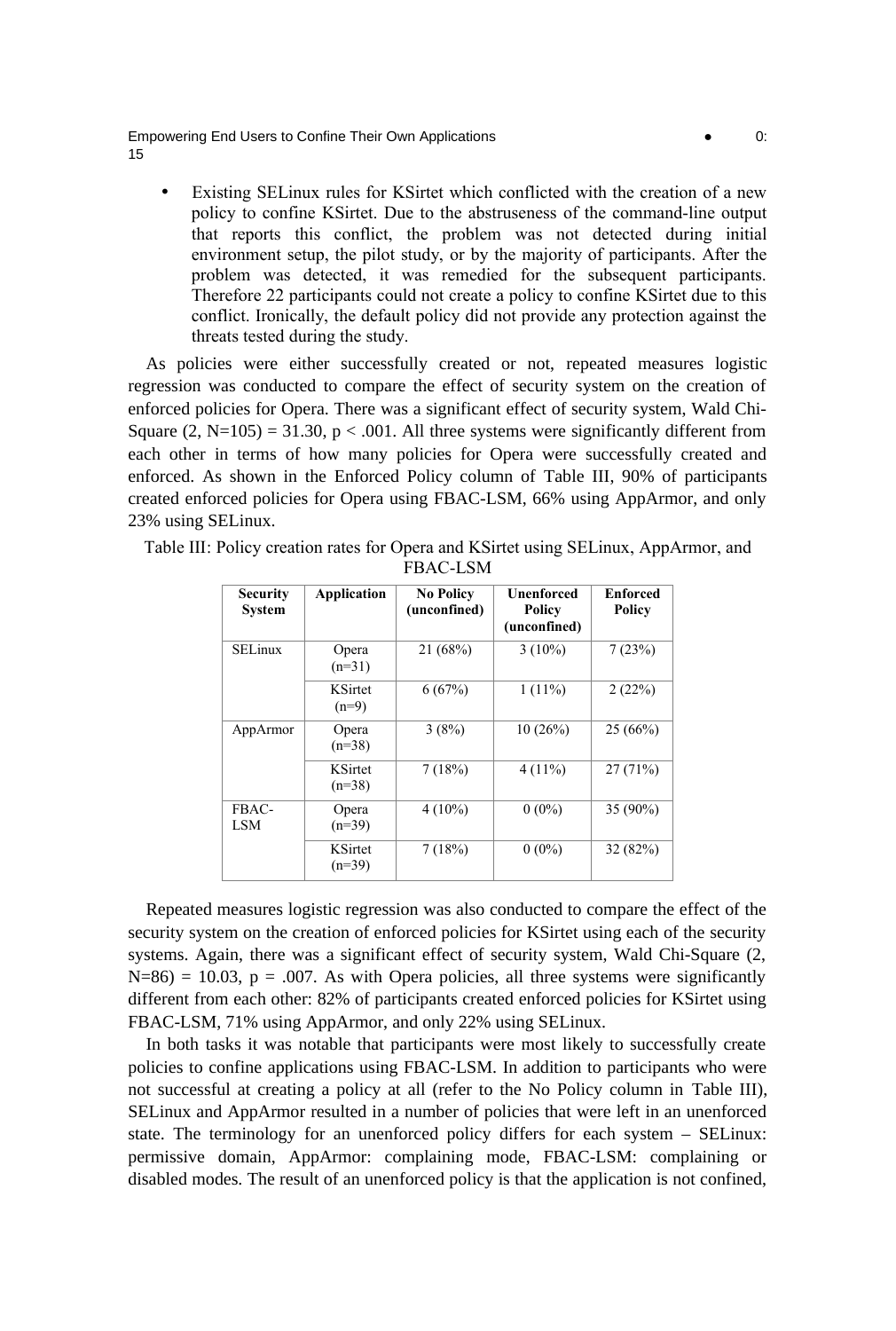#### 0: 16 • Z.C. Schreuders, T. McGill, and C. Payne

despite the fact that a policy exists. Although participants had seen videos describing the way policy enforcement works for each system, it is possible that many participants were unaware these policies were in an unenforced state. As illustrated in the Unenforced Policy column, a number of SELinux and AppArmor policies for both Opera and KSirtet were not in an enforced state. In contrast, 100% of the policies created using FBAC-LSM were in an enforced state.

# 4.5 Performance Evaluation – Confined Applications Can Run

As shown in [Table IV](#page-17-1) and [Table V,](#page-17-0) the extent to which the confined programs can actually operate is affected by the security system. Using FBAC-LSM 97% of the policies created for Opera allowed the program to run, compared to 56% and 43% for AppArmor and SELinux respectively. These results demonstrate that, compared to AppArmor and SELinux, FBAC-LSM is more successful at not interfering with programs performing their legitimate functions. This is an important practical measure of application confinement success, as a security mechanism or policy that disrupts the operation of a program is likely to be promptly disabled.

[Table V](#page-17-0) shows that 100% of FBAC-LSM policies for KSirtet allowed the program to run, as opposed to 70% of AppArmor policies. However, only 31% of FBAC-LSM policies allowed the program to record high scores in the user's home directory. This did not affect game-play and was due to the fact that the score file did not necessarily exist when the policy was created. Of the nine participants not affected by the policy conflict described in Section 4.4, only two participants created policies for KSirtet using SELinux, both of which allowed the game to run.

| <b>Access to feature</b><br>(Opera)     | <b>SELinux</b><br>$(n=7)$ | AppArmor<br>$(n=25)$ | <b>FBAC-LSM</b><br>$(n=35)$ |
|-----------------------------------------|---------------------------|----------------------|-----------------------------|
| Program runs                            | 3(43%)                    | $14(56\%)$           | 34 (97%)                    |
| Can access<br>web<br>pages<br>via HTTP  | 3(43%)                    | $14(56\%)$           | 34 (97%)                    |
| Can access<br>web<br>pages<br>via HTTPS | 3(43%)                    | 13(52%)              | 34 (97%)                    |
| Can access IRC                          | 1(14%)                    | 8(32%)               | 19 (54%)                    |

<span id="page-17-1"></span>Table IV: Extent to which Opera can function while confined by SELinux, AppArmor, and FBAC-LSM

<span id="page-17-0"></span>

| Table V: Extent to which KSirtet can function while confined by SELinux, AppArmor, |              |  |
|------------------------------------------------------------------------------------|--------------|--|
|                                                                                    | and FBAC-LSM |  |

| <b>Access to feature</b><br>(KSirtet) | <b>SELinux</b><br>$(n=2)$ | AppArmor<br>$(n=27)$ | <b>FBAC-LSM</b><br>$(n=32)$ |
|---------------------------------------|---------------------------|----------------------|-----------------------------|
| Program runs                          | $2(100\%)$                | $19(70\%)$           | $32(100\%)$                 |
| Can play game                         | $2(100\%)$                | $19(70\%)$           | $32(100\%)$                 |
| Can store high scores                 | $2(100\%)$                | $19(70\%)$           | 10(31%)                     |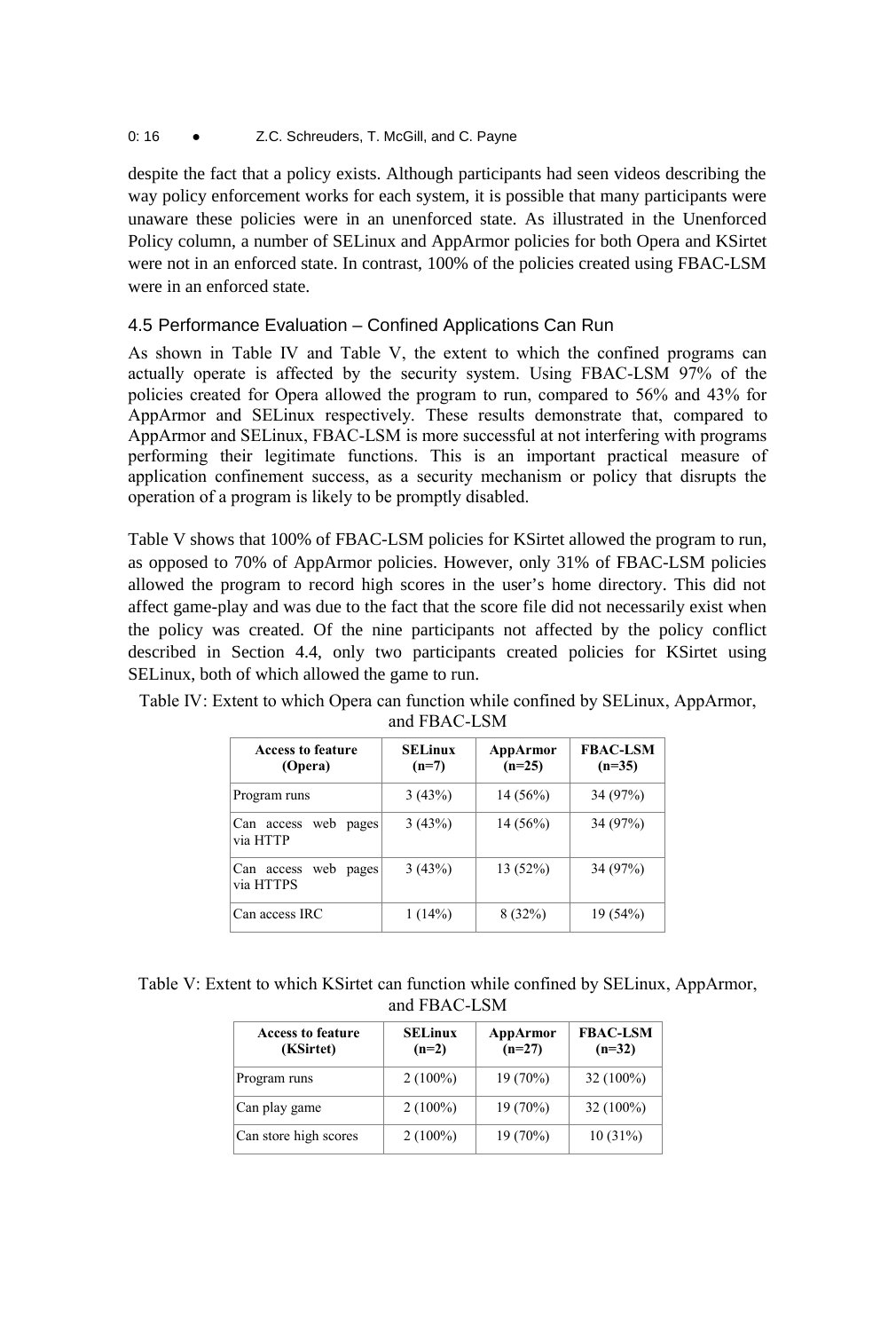# 4.6 Performance Evaluation – Risk Exposure

#### 4.6.1 Overall Risk Exposure

Risk exposure was measured using a simple score, one *demerit* point for each security sensitive resource that was accessible for each of the two programs. This measure was designed to give a clear indication of the effect of the security system on the exposure to threats by simply recording the number of realistic threats the systems remained exposed to, rather than attempting to subjectively weight each threat. The nonparametric Friedman test was conducted to compare the effect of security system on the overall risk exposure. This test was used as an alternative to one-way within subjects ANOVA to ensure that violations of the assumptions of ANOVA did not impact on the interpretation of the results. Analysis included the data from participants who participated after the SELinux KSirtet default policy conflict was detected and resolved. There was a significant effect of security system,  $\chi^2(2) = 36.32$ ,  $p < 0.001$ . Post hoc analysis was conducted using the Wilcoxon Signed Ranks test with a Bonferroni correction applied. This showed that FBAC-LSM (M=14.3, SD=9.7) had a significantly lower risk exposure than both AppArmor  $(M=30.3, SD=17.0)$  and SELinux  $(M=43.0, SD=12.0)$ . AppArmor was also found to have a significantly lower risk exposure than SELinux. A post hoc analysis confirmed that the order in which the systems were used did not influence risk exposure. Appendix B gives further detail regarding the types of access permitted by each security system.

These results allow comparison between the level of protection each system provided in terms of user success at creating and enforcing correctly configured policies using each of the systems. As illustrated in [Fig. 7,](#page-19-0) SELinux was the least successful at reducing risk exposure. AppArmor had the highest degree of variation, resulting in a broad range of risk exposure values, from policies that did not allow anything to policies that gave unrestricted access. Overall AppArmor averaged second most successful at reducing risk exposure. AppArmor's average score still indicates its policies exposed the user to high degrees of risk by allowing the programs undue access to resources. FBAC-LSM was both the most consistent, and provided the greatest protection. These results demonstrated that, compared to the other systems, FBAC-LSM resulted in the lowest overall risk exposure.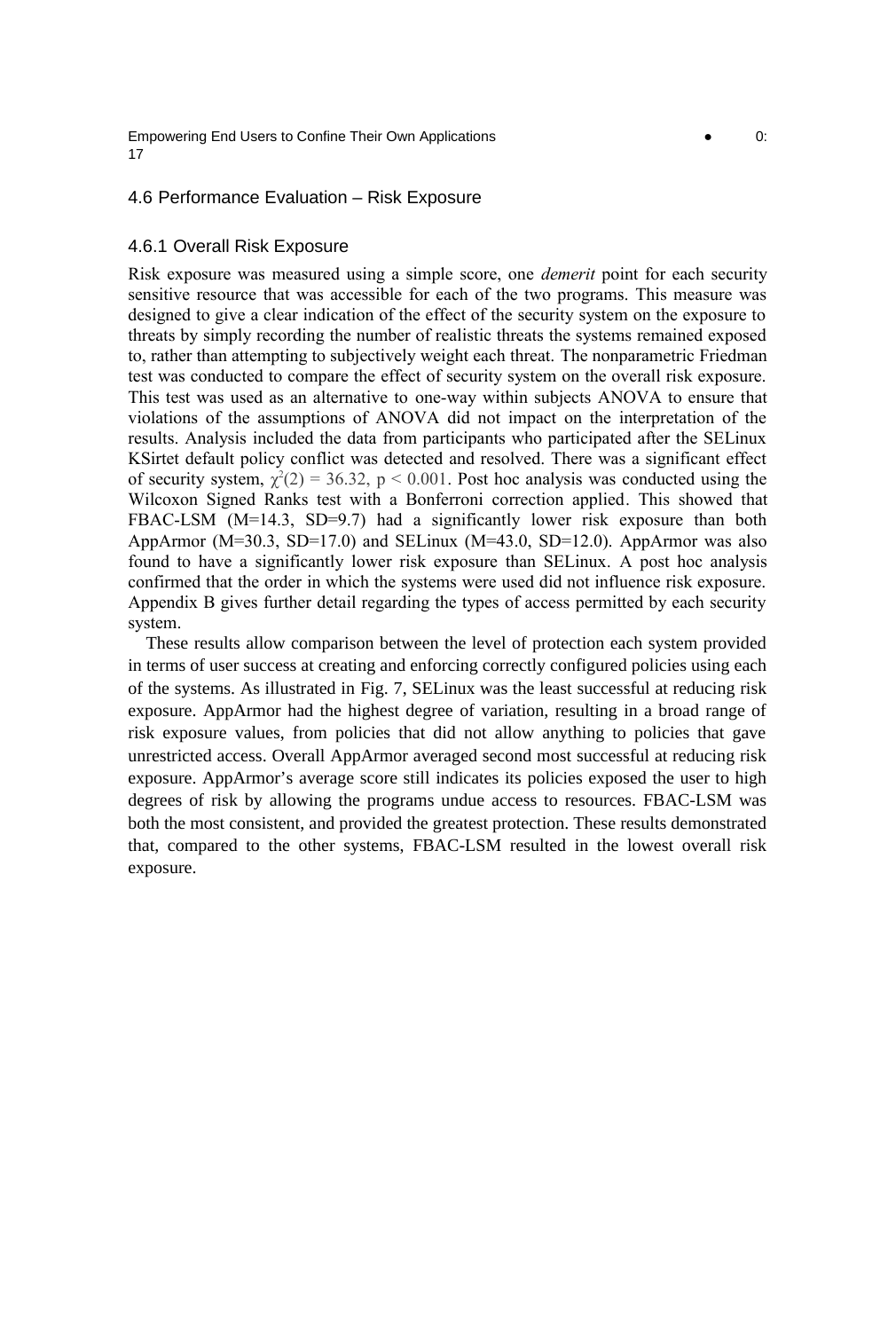

<span id="page-19-0"></span>Fig. 7: Box plot comparing SELinux, AppArmor and FBAC-LSM overall risk exposure

# 4.6.2 Opera Risk Exposure When Policies Exist

The nonparametric Friedman test was also used to compare the effect of security system on the Opera risk exposure. Risk exposure was measured using a simple score, one demerit point for each security sensitive resource that was accessible to Opera. Analysing the data from participants who created an enforced policy for Opera using all three systems (n=5) showed no significant effect of security system,  $\chi^2(2) = 5.06$ , p = 0.080. This was repeated analysing the participants who created an enforced policy for Opera using AppArmor and FBAC-LSM (n=23) to compare the effect of security system on the Opera risk exposure using these two systems. An effect was detected,  $\chi^2(1) = 7$ , p = 0.008. This result indicates that, when policies for Opera *were* successfully created and enforced AppArmor policies were slightly more restrictive  $(M=4.65, SD=3.19)$  than those created using FBAC-LSM  $(M=7.83, SD=1.72)$ . Both of these scores represent a significant reduction in exposure to risk, although FBAC-LSM authorised additional network access. However, only 57% of those AppArmor profiles actually allowed Opera to function, compared to 96% of the FBAC-LSM policies, which allowed Opera to run while reducing exposure to risks. Also, in practice there would be a difference in risk exposure between the three mechanisms due to FBAC-LSM's greater success at creating and enforcing policies. All three systems when successfully deployed to confine a nonmalicious application reduced the exposure to risk.

#### 4.6.3 Trojan Horse Risk Exposure When Policies Exist

Due to the low number of participants who created an enforced policy for KSirtet using SELinux (n=2), there was insufficient residual degrees of freedom to compare the effect of security system on the KSirtet risk exposure using all three systems. Instead, a Friedman test was conducted to compare the effect of security system on the KSirtet risk exposure using only AppArmor and FBAC-LSM. Risk exposure was measured in the same way as previously, one demerit point for each accessible security sensitive resource. Security system was found to have a significant effect,  $\chi^2(1) = 5.26$ , p = 0.022. Therefore in the case of malicious programs, the results showed that FBAC-LSM (M=6.04, SD=4.96) is likely to be superior in producing more secure confinement policies than AppArmor (M=14.54, SD=9.85).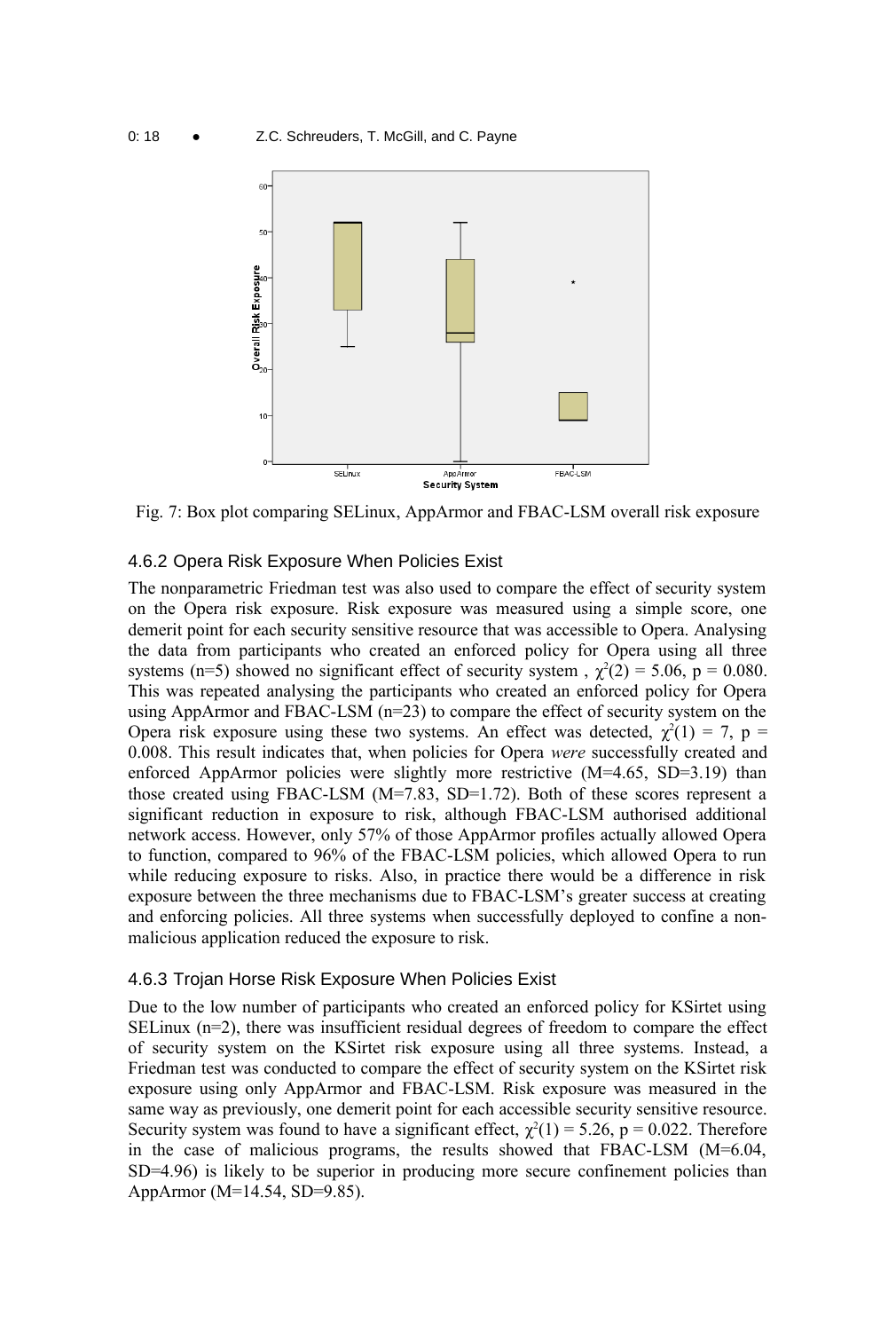Unlike in the case of Opera, the Trojan program KSirtet was attempting to behave maliciously. AppArmor policies are often built by the mechanism of observing program behaviour and having users review the rules generated from this. Therefore, successful confinement relies on the user's ability to vet the actions of potentially misbehaving programs. FBAC-LSM on the other hand constructs policy based on the features the user wants the program to perform, and on the location of various application specific resources. These results indicate that users typically do not have the expertise necessary to vet the actions of programs as required by AppArmor. In contrast, the FBAC approach was found to be far more accessible by users, and thereby achieved greater levels of protection.

It is expected that, had more participants successfully created policies for KSirtet using SELinux, SELinux would have rated even worse than AppArmor. The user-space tools for SELinux automatically enumerate all the learned rules, and there is no GUI tool that assists users with the vetting process.

#### 4.7 Performance Evaluation – Efficiency

To compare the effect of security system on the overall time-on-task, a Friedman test was conducted. Time-on-task was defined as the time spent using each security system, and was measured in minutes based on the start and end times as recorded by the batch scripts. There was a statistically significant effect of security system,  $\chi^2(2) = 14.45$ , p = 0.001. Post hoc analysis was conducted using the Wilcoxon Signed Ranks test with a Bonferroni correction applied. This showed there was a significant difference in the timeon-task for AppArmor  $(M=29.3, SD=14.3)$ , which was significantly less than SELinux  $(M=45.18, SD=19.0)$ , and also significantly less than FBAC-LSM  $(M=40.1, SD=15.8)$ . No significant difference in time-on-task was found between SELinux and FBAC-LSM. This indicates that participants completed the tasks faster using AppArmor than the other two systems. During the study it was observed that, when faced with repetitive AppArmor dialogs with rules to vet, some participants simply clicked "Allow" as fast as possible for each rule, and this appears to explain the shorter completion time using AppArmor.

Two scales for each system were used to gauge the perceived time efficiency of the three systems. These results are in contrast to the actual time-on-tasks. On average participants rated FBAC-LSM as the most time efficient. The majority of participants indicated that they felt they had enough time to use AppArmor and FBAC-LSM. Participants indicated a more varied response (SD=2.22) regarding whether they had enough time to use SELinux; on average response was relatively neutral (M=3.90). Study participants occasionally encountered reliability issues with the new FBAC-LSM implementation. The moderator stated that any crashes were not the participant's fault, and asked them to restart the VM. Any saved policies were not lost. These problems did not appear to have a notable impact on user perception of the system.

#### 5 DISCUSSION

The results of the usability study showed that, compared to AppArmor and SELinux, FBAC-LSM was rated and ranked as easiest to use, had significantly higher rates of policy creation and enforcement, had more policies that allowed the programs being confined to run and function correctly, and most reduced the risk to the user. While FBAC-LSM policies were no more protective than the other two mechanisms when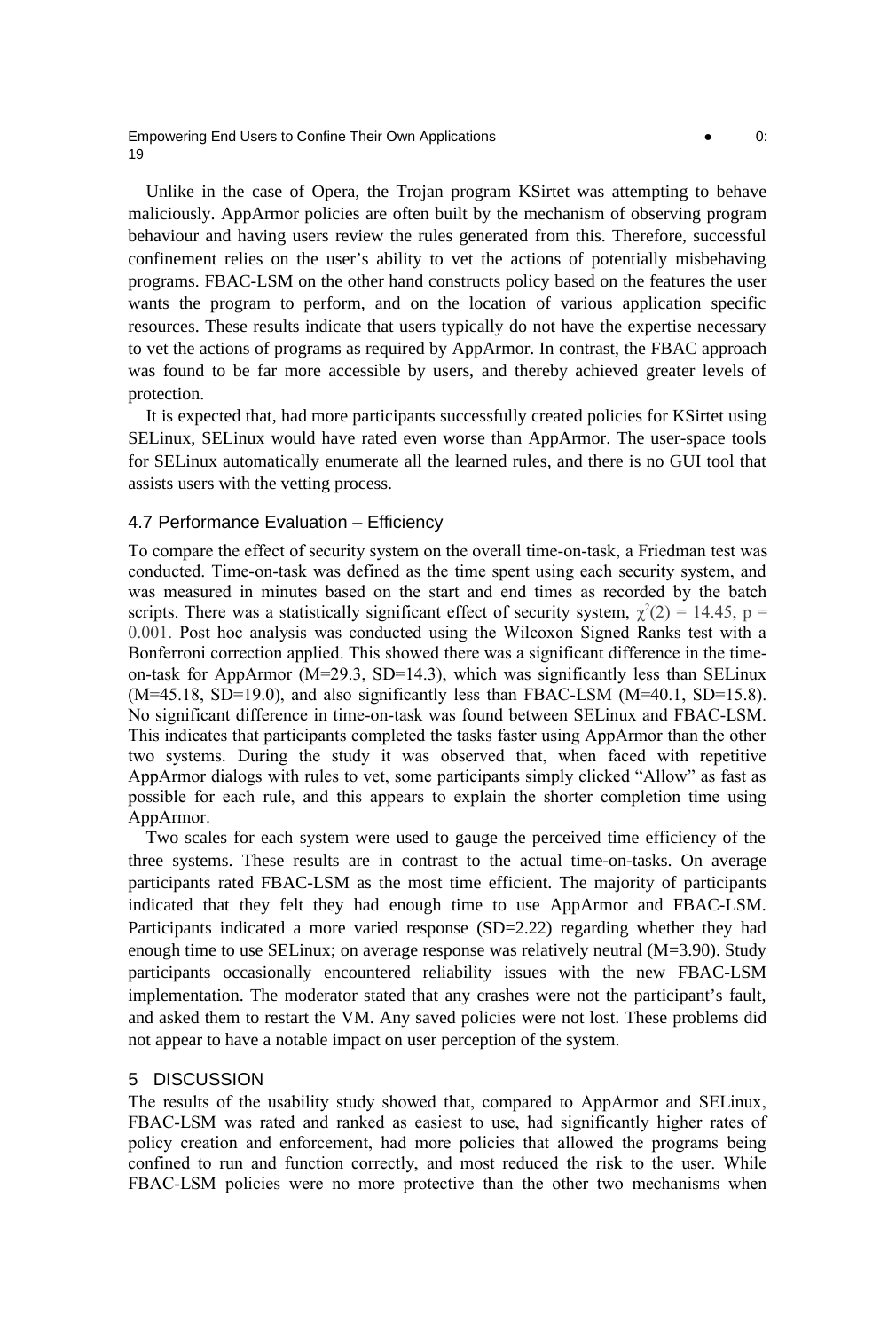0: 20 • Z.C. Schreuders, T. McGill, and C. Payne

confining the Opera web browser to protect against vulnerabilities, the study demonstrated that users were more likely to successfully construct and enforce these policies, reducing the risk overall. Furthermore, FBAC-LSM policies provided far more protection against potential malware then either of the other two mechanisms. Users reported preferring FBAC-LSM from a time efficiency point of view. However, AppArmor confinement procedures were sometimes recorded as taking less time, apparently due to users rapidly clicking through dialogues without necessarily considering the message that was presented to them. These results will now be discussed in detail.

#### 5.1 Perceived Usability

Based on their research, Bangor *et al.* have published advice for interpreting SUS results [2008], that suggests that "products with scores less than 50 should be cause for significant concern and are judged to be unacceptable". SELinux scored 34.58, which suggests that SELinux suffers from major usability deficiencies and is in need of significant usability improvements. Based on observations made during the experiment, the primary factors limiting SELinux usability seem to be due to the complexity of the model used and the lack of an intuitive graphical interface for much of the task of policy specification. While SELinux is arguably intended to be configured by those with significant expertise, its widespread deployment on Linux systems, including personal workstations, means these usability results cannot be ignored. If the scheme itself is deemed to be fundamentally unsuited to being managed by end users, an alternative, user-friendly approach may be better suited.

AppArmor scored 54.93. According to Bangor *et al.*, "products with scores less than 70 should be considered candidates for increased scrutiny and continued improvement and should be judged to be marginal at best". This suggests that, while AppArmor is significantly preferred over SELinux in terms of usability, improvements are required in order for it to be considered 'acceptable'. Based on observations during the study, the primary factor limiting AppArmor usability seems to be due to the inability of typical users to make informed decisions about the files to which applications require access. This result supports the notion that end users cannot be expected to have the expertise to make low-level decisions about what access privileges their programs require.

Bangor *et al.* suggest that "products which are at least passable have scores above 70". Based on these interpretation guidelines, FBAC-LSM, with a score of 70.21, is the only system studied which can be classified as 'acceptable'. While FBAC-LSM was significantly preferred over AppArmor and SELinux, there is clearly still room for improvement. FBAC-LSM is a much newer, less mature implementation than the other two systems studied. Continuing development on FBAC-LSM will incorporate feedback from the experiment to further improve its usability. Nonetheless, these results indicate that the FBAC model in general is well suited to providing application-oriented controls capable of being managed by non-expert users.

### 5.2 Rate of Policy Enforcement

As described in Section 4.4, FBAC-LSM had the highest success rate in creating enforced policies, followed by AppArmor and then SELinux. The variety in rate of policy enforcement can be attributed to a number of factors. The successful creation of a policy is likely to be affected by the difficulty of using the system and the difficulty of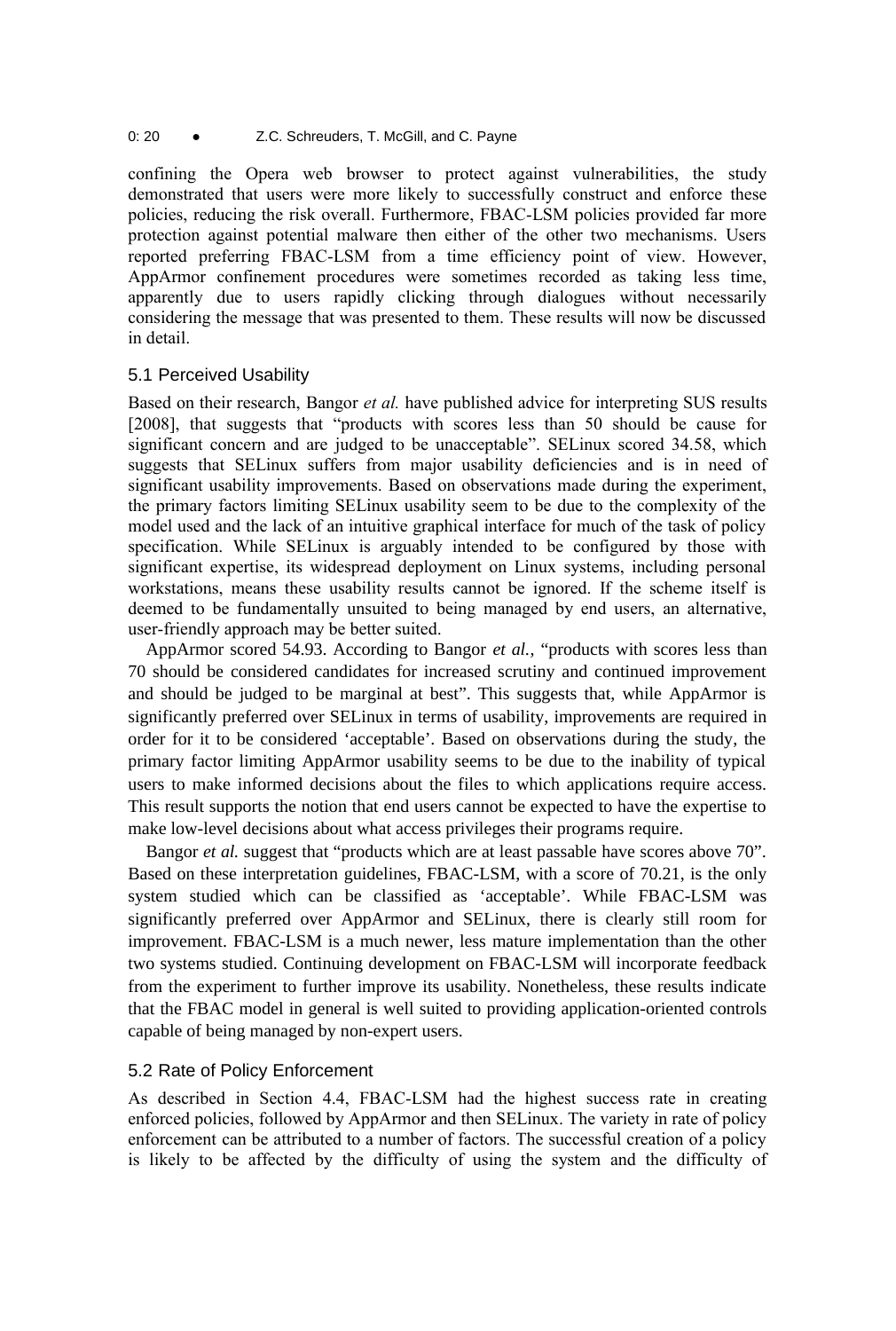understanding how to create policies. FBAC-LSM again ranked highest in both respects, followed by AppArmor and then SELinux.

One factor that affects policy enforcement is the behaviour of the policy tools for each of the systems and the state in which they leave newly created policies. The SELinux Policy Generator tool left newly created skeleton policies in permissive mode so that users could further develop these policies before manually editing the appropriate file to set the domain to be enforced, and then run a shell script to recompile and load the policy. Some participants forgot to manually set the policy to be enforced, meaning that these policies were not enforced. Several participants reported that they were not comfortable with the requirement to run console commands and simply completed what they could using the graphical tools available. The result was that the policies were not created and assigned to the executables. A more complete graphical tool that steps users through the whole process would have improved success using SELinux.

AppArmor's policy tools left policies either enforced or in complaining mode (which is not enforced) depending on user choices. For example, exiting from the Add Profile Wizard resulted in the policy left in complaining mode. This resulted in some policies being left unenforced, most likely unbeknownst to the user. Making this behaviour more obvious to users may have helped decrease the number of programs left unconfined.

FBAC-LSM created policies that were enforced by default unless the user specifically toggled the policy activation. This, combined with the wizard for creating policies that steps users through the process and the fact that the main window includes information about policy enforcement, appear to be factors contributing to the high success rate in creating enforced policies.

#### 5.3 Continued Program Operation

Of the cases where policies were in effect, FBAC-LSM allowed the highest percentage of programs to continue to run and function. SELinux often did not log all of the access attempts required to create a policy that allowed Opera to start. As described on the SELinux handout provided to participants, the solution was to set SELinux to log all events, which led to the display of a large number of unrelated messages which SELinux is normally configured to ignore. While using AppArmor, a number of participants created policies that denied access to resources that were required in order for the programs to continue to function correctly. This again demonstrates that users frequently do not have the expertise required to vet the actions of programs. Because FBAC-LSM builds policy using reusable, easily understandable policy abstractions, the required access rules were assigned when building the application policies. The study showed that this approach clearly led to higher program-feature-access success rates compared with requiring users to vet the actions of programs.

As noted in Section 4.5 some FBAC-LSM policies were missing rules for a file that did not exist when policy was created. To clarify, this does not imply that all files the application will require access to need to pre-exist, just that the parameter automation in this case failed to predict the existence of the configuration file. The planned addition of a notification feature to FBAC-LSM would address this issue, since this filename can already be identified as belonging to the application and a simple interactive prompt could add to the *a priori* policy.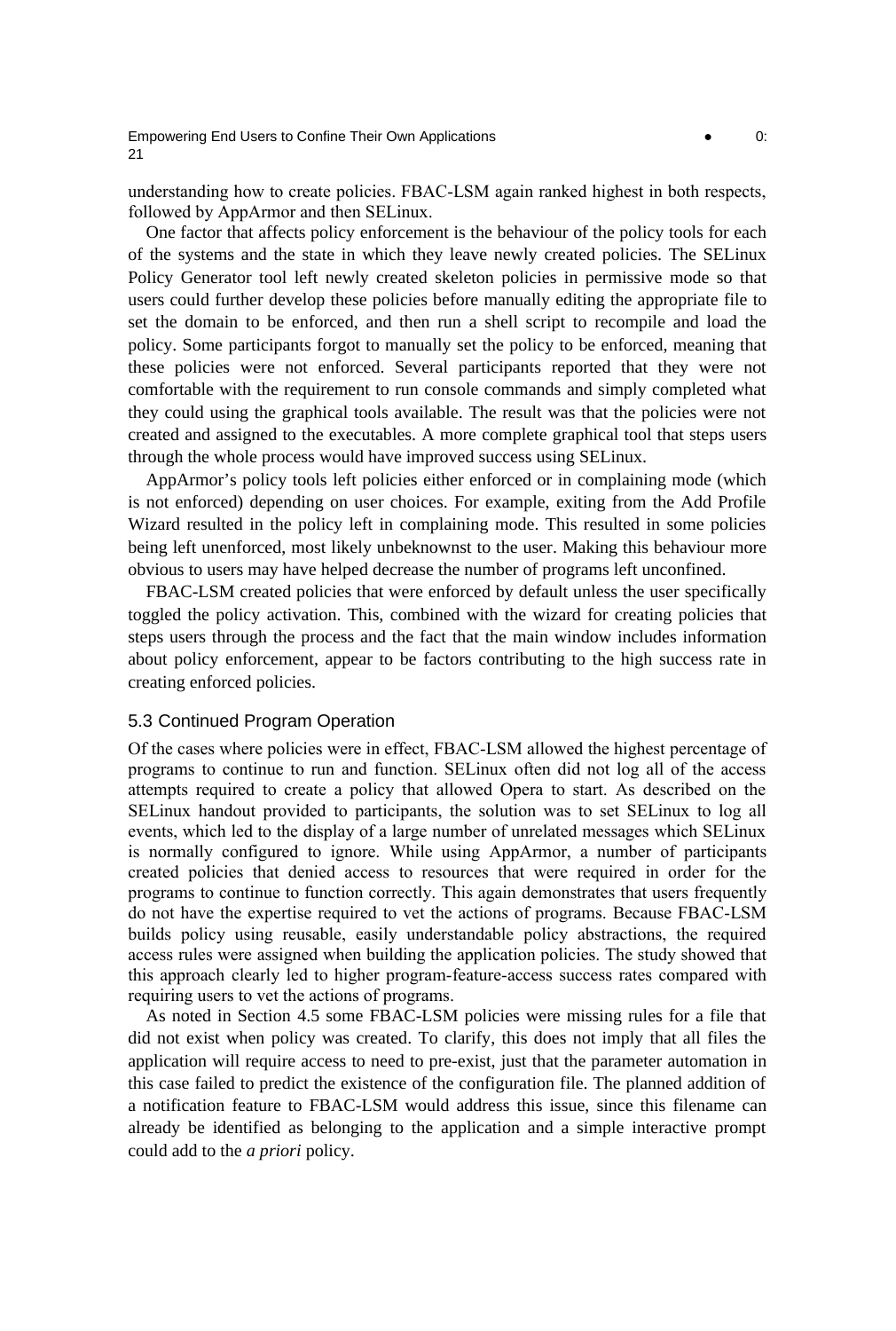#### 0: 22 • Z.C. Schreuders, T. McGill, and C. Payne

#### 5.4 Confinement of Trustworthy Programs

Considering policies that were successfully created and enforced, all three systems performed similarly where the program being confined was acting benevolently during policy construction. This result reflects the fact that, when the program is behaving nonmaliciously, adequate protection will be obtained by simply allowing all the rules suggested by the learning tools. In this scenario if, at a later point in time, the program is compromised or replaced by a malicious version, the user will be protected.

While in this scenario, where enforced policies had been created, FBAC-LSM was found to have no significant restriction advantages compared to AppArmor and SELinux, further research is required. SELinux makes decisions based on types assigned to files, which in the case of the user's home directory are typically very coarsely grained. It is therefore anticipated that, in most cases, user applications will be granted access to excessive rights; that is, access to almost anything in the user's home directory. This could be improved by creating more finely-grained SELinux types. Therefore a typical SELinux installation is perhaps better suited to improving system-wide user-oriented access controls than to application-oriented access controls for programs run by users.

The AppArmor policies created provided slightly tighter controls than those created using FBAC-LSM. FBAC-LSM was more permissive due to the high level of network access the "Web Browser" functionality authorised in order to allow Active FTP, and a policy mistake that granted access to Firefox's configuration files. The access that was granted is illustrated in Appendix B. However, this FBAC-LSM policy abstraction could be improved (in one central location) to provide tighter controls for all the policies that were created using it. As noted in Section 4.6.2, a large number of those AppArmor profiles stopped Opera from running at all, which significantly reduces their usefulness; if the security mechanism stops a user's applications from working, they more likely to simply disable the mechanism, and therefore the actual protection provided in practice may be lower. Also, this analysis only considered policies that were successfully created and enforced, and FBAC-LSM had the highest rate of enforced policies.

Finally, it is important to note that these results are only applicable where the user can be completely certain that an application can be trusted at the point of policy construction. In practice this cannot be safely assumed in many cases, for example when downloading software. Therefore the ability of users to successfully confine potentially malicious programs is arguably more important.

#### 5.5 Confinement of Potentially Malicious Programs

As established in Section 4.6.3, FBAC-LSM was significantly more successful at protecting resources from the Trojan horse simulation than AppArmor. Not enough participants successfully created policies using SELinux to confine KSirtet to make reliable comparisons between all three systems.

As described in Section 3.4.1, when using AppArmor a user will typically run the program to be confined, and is then stepped through the process of vetting the learnt rules to allow the program to perform the same actions in the future. Using this approach, protection from malicious programs is dependent upon users successfully vetting these rules. The results of the study demonstrated that typical users, and even security professionals and Linux system administrators, generally do not necessarily have the required expertise to successfully vet these actions.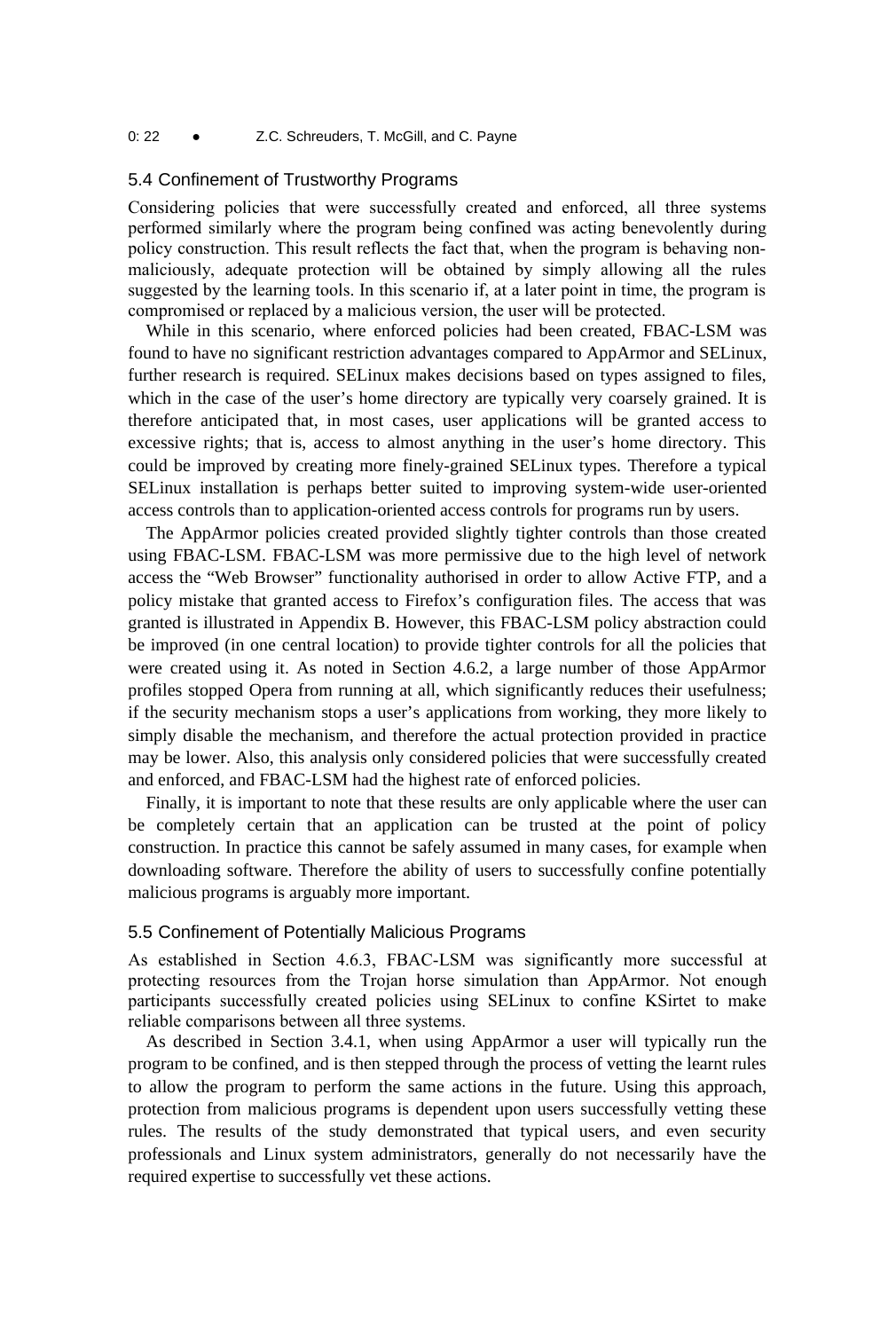A number of noteworthy examples of the tendency of users to allow malicious activity using AppArmor illustrate the extent of this problem:

- 74% of participants who managed to create an enforced policy using AppArmor allowed KSirtet to access the shadow file<sup>[6](#page-24-0)</sup>. The shadow file is a very high profile target that contains the hashed user passwords for the system. With this file a malicious program could, for example, attempt dictionary attacks on passwords.
- 71% granted write access to the hosts file, which could allow the program to discretely redirect network traffic and perform man-in-the-middle attacks.
- 68% granted write access to the exports file used to configure network shares. This could be used to covertly share the contents of files to remote hosts.
- 58% granted access to private information in the users Firefox directory, potentially including saved web passwords such as those for Internet banking.
- 68% granted unrestricted network access, allowing the Trojan unlimited scope for sending information to, or receiving commands from, the network.
- 47% allowed the program to insert itself into KDE startup, which allows a malicious program to gain a persistent presence on the system.

Any single one of these potential breaches could have very serious security consequences. Several participants reported relying heavily on the severity level suggestions provided by AppArmor, as they did not have the expertise to vet rules based on resource names and access types alone. However, many participants reported that the severity level metric was ambiguous and often absent. Others seemed to not pay any attention to the specifics of the rules at all, simply clicking "Allow" to almost every rule. Participants who incorrectly did not notice any suspicious behaviour included ICT PhD candidates, security professionals and Linux system administrators. If experienced users of this calibre cannot use AppArmor to successfully confine a malicious program, it is highly unlikely that typical end users could. Therefore, the results of this study strongly indicate that ordinary users cannot reliably employ learning mode application-oriented access controls that rely on users vetting generated rules. This result can be generalised to other systems such as Systrace, which in addition requires knowledge of system calls (a complex interface considered not suited to security mediation [Garfinkel 2003]) in order to vet the rules.

Rules for SELinux modules are typically generated in a similar fashion based on program behaviour. Rules are described in terms of access to types rather than specific files. SELinux does not currently have a graphical tool to step users through the vetting process, which means that vetting is a manual process of editing complex rules that were generally not considered easy to understand by participants. As previously mentioned, some participants were uncomfortable with the command-line based nature of the SELinux tools used to create policy. It is believed that most participants did not edit or remove any lines of the rules generated by audit2allow, which created rules based on the previous actions of the program. Since this method of generating policy is also based on a learning mode and the rules are not easily vetted by users, it is likely that policies created by typical users using SELinux would also provide less protection than FBAC-LSM. Also, as demonstrated by the policy conflict encountered during this study, the ineffective default configuration of SELinux can inhibit users from specifying policies to

<span id="page-24-0"></span><sup>6</sup> As previously discussed in Section 3.5, user-oriented access controls were configured to allow this access in order to assess the protection provided by the application-oriented controls studied.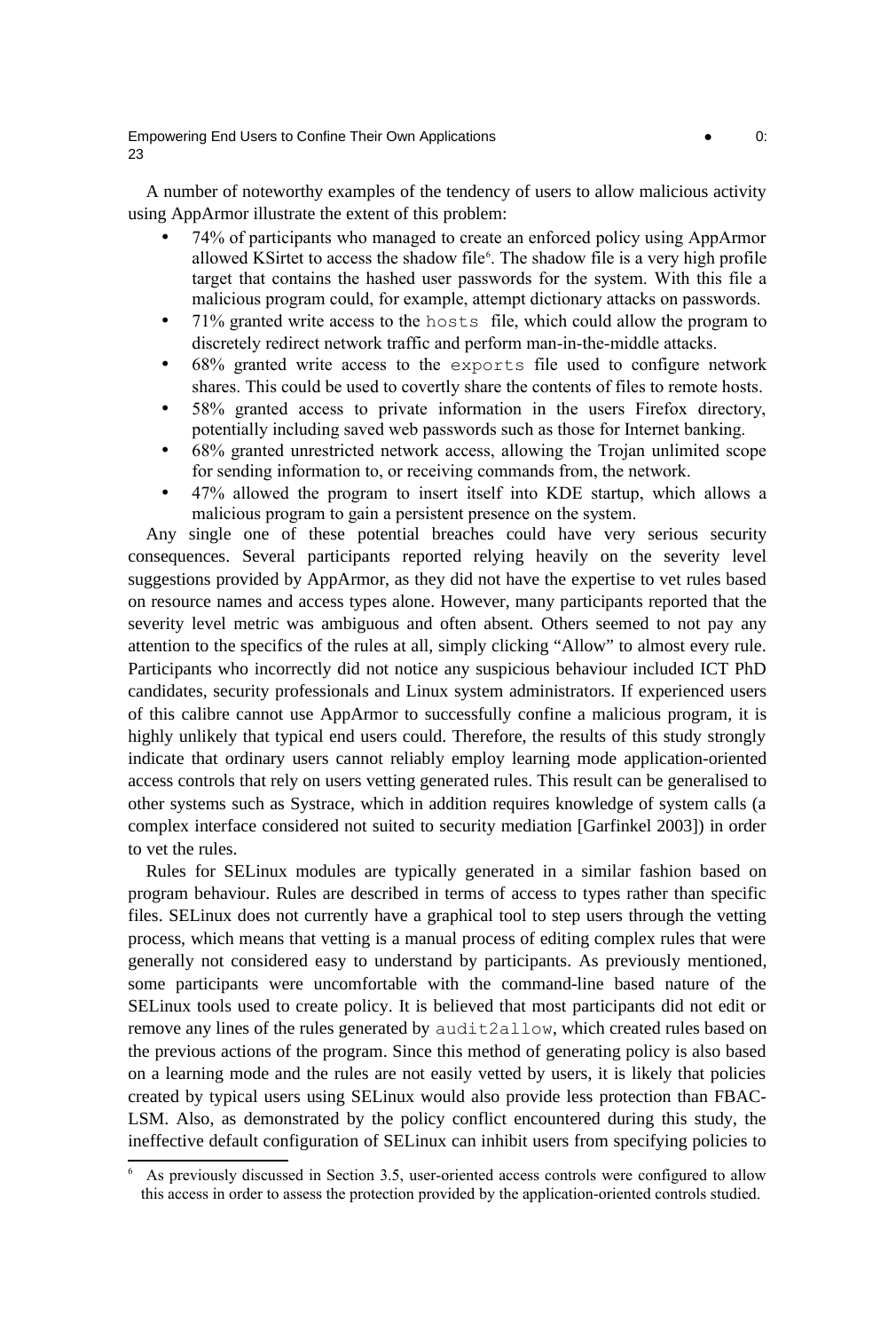#### 0: 24 • Z.C. Schreuders, T. McGill, and C. Payne

enforce their own security goals.

Alternative tool sets exist for managing SELinux policy. However, the tools used were the ones that are standard with Fedora (the Linux distribution with the most complete SELinux support) and, unlike many SELinux tools, these provided graphical tools to step users through some of the process. It is believed that further development could yield more usable tools. However, due to the complex nature of the way rules are modelled, and the need for vetting the output of learning tools used to create rules for SELinux, it is believed that SELinux faces serious obstacles to improving usability. The results of this study support the argument that SELinux and its current set of configuration tools is not suited to end user configuration to protect themselves against misbehaving software.

FBAC-LSM substantially lowered the risk exposure compared to AppArmor. In each case, as previously described, FBAC-LSM lowers the risk. For example, 6% of participants granted access to the shadow, hosts, exports, and private user files (compared to 74%, 71%, 68%, and 58% respectively). Furthermore, only 50% allowed outgoing network connections, 12% incoming connections (compared to 68% full network access with AppArmor), and 19% allowed insertion into KDE startup (compared to 47%). Therefore, FBAC-LSM clearly provided the best protection of the systems studied. These results are attributable to the design of the FBAC model, which abstracts away the low-level privileges that are required in order for applications to provide various features. The techniques for automating the discovery of parameter arguments also helped the security decisions made by users, allowing them to focus on higher level (functionality-based) security goals.

FBAC-LSM was also able to step participants through the process of creating policies without requiring users to execute the program being confined. AppArmor and SELinux both generally rely on the execution of programs in order to generate rules. It is possible to add new rules while enforcing the policy being developed. However, using SELinux or AppArmor this can take an extremely large number of iterations to create a working policy, as incomplete policies will often cause the program to terminate. Therefore the method demonstrated in the preparation videos was to generate the rules while the policy was not enforced. This is the approach that is typically used; however, it leaves the program unconfined while rules are generated. Therefore, if the program is malicious, it could compromise the system while a policy is being developed. The risk of using this approach was stressed, and participants were encouraged to take the more restrictive approach, although few did. Furthermore, the few more experienced users who were observed attempting to take the safer approach were still ultimately unsuccessful at creating policies which restricted malicious activity. As discussed in the introduction, there are many reasons not to trust software and therefore it is recommended to avoid these learning modes. FBAC-LSM provides an alternative approach to policy creation that avoids these risks, since policies are specified without executing the programs being confined. Note that the potential risk exposure during learning was *not* considered when assessing risk levels of the policies created during the study.

## 5.6 Overall Protection

Factors contributing to the overall risk exposure score include the success rate of creating policies and ensuring policies are enforced (as discussed in Section 4.4), the extent to which the legitimately behaving program (Opera) was restricted, and the extent to which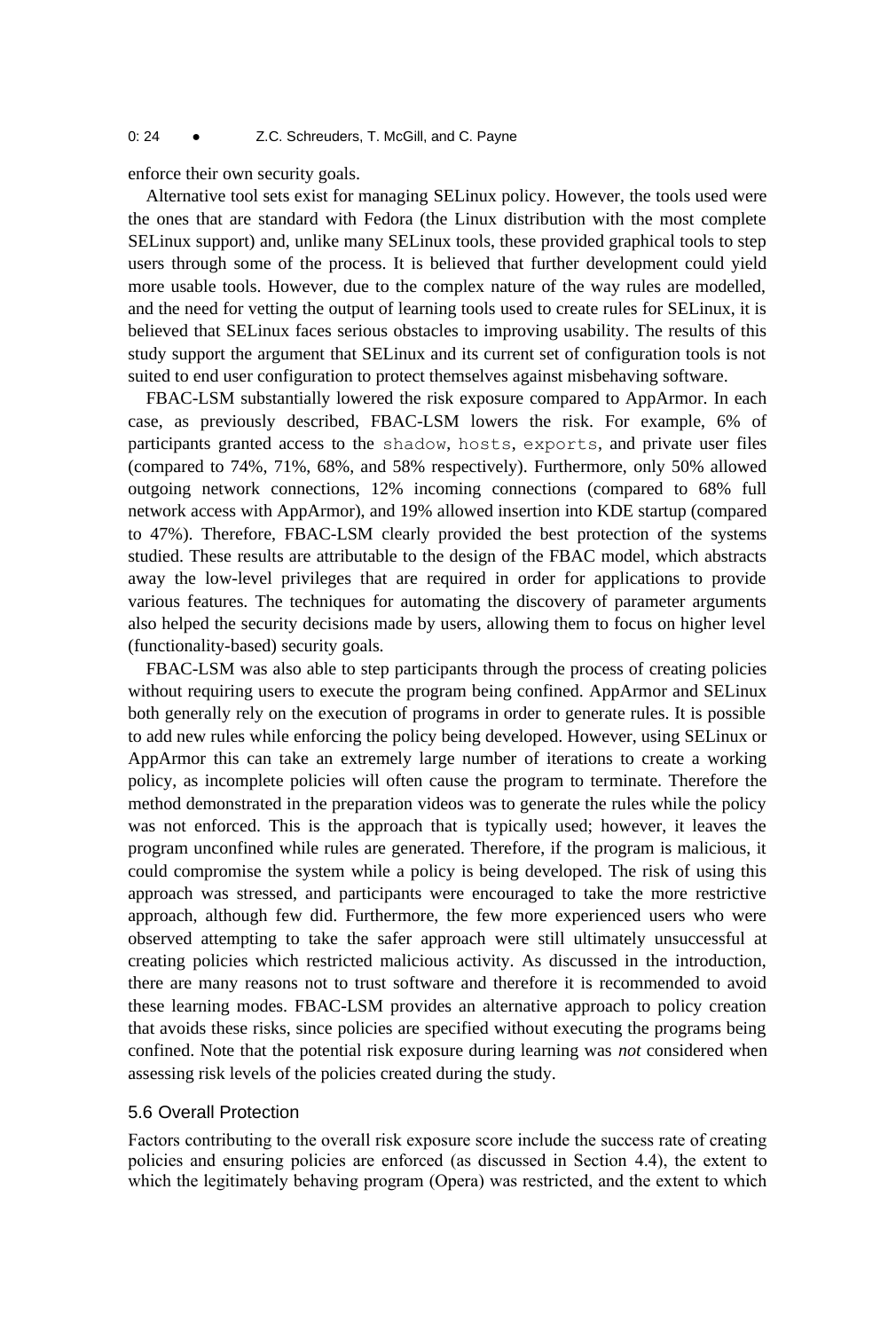the malicious program (the KSirtet Trojan) was restricted. The overall risk exposure score reflects the practical security-benefit of each system by measuring the extent that users are protected from misbehaving programs accessing sensitive resources.

As described in Section 4.6.1, FBAC-LSM had significantly lower overall risk exposures. This result can be attributed to the fact that the highest number of users were successful in creating policies, ensuring policies were enforced, and confining the Trojan simulation using FBAC-LSM.

## 5.7 Limitations of the Study

The primary limitation of this study was the SELinux KSirtet policy conflict, which excluded some results from a large number of participants from analysis. As discussed previously, existing SELinux rules for KSirtet prevented new rules from being enforced. Due to the abstruseness of the output from the SELinux command-line tools, participants were unaware that their new policies were not in effect. When this was detected, the VMWare image was modified to remove this conflict for the nine subsequent participants. Data from the previous participants regarding KSirtet was not included in analysis. As noted previously, the conflicting SELinux policy (included in the games policy module) did not provide any protection against the malicious activities attempted by the Trojan horse simulation.

The FBAC-LSM implementation is relatively new compared with the other two schemes and occasionally caused crashes, requiring the VM to be restarted. While no policies that had been created were lost, this bug may have impacted the time-on-task measurement, and also potentially negatively affected participants' perceptions of the system. However, the results suggest that any such effect was not a significant one.

# 5.8 Conclusions

Developing usable security software has long been acknowledged as a challenge that has not been given sufficient attention [Zurko and Simon 1996]. Application-oriented controls have the potential to improve security but pose new usability problems that, until recently, had not been considered [DeWitt and Kuljis 2006]. In particular, achieving sufficiently finely grained protection without exposing end users to complex low-level details of the application's operation has remained problematic.

This paper presents the results of a study into the usability and security outcomes of three different approaches to application confinement. SELinux provides a mature and technically robust framework. However, due to its complex model and poor usability of its existing tools, the study showed it to have a low success rate. SELinux tools need significant work in order to be usable by end users. In the mean time SELinux seems to be better suited to enforcing system-wide policies constructed and managed by experts.

In contrast, AppArmor is relatively easy to learn. However, the security decisions made during policy construction still require expertise beyond that of most users. In particular, policies generated using the system's learning mode cannot be relied upon unless the user manually verifies these are correct. Not only is this process timeconsuming, it often requires expertise that end users are unlikely to have. This was clearly shown in the study by the relatively low success of AppArmor in confining the KSirtet Trojan. This study therefore demonstrates that policy generating learning modes are not a viable method for end users to successfully confine their applications.

However, the results showed end user construction and management of protective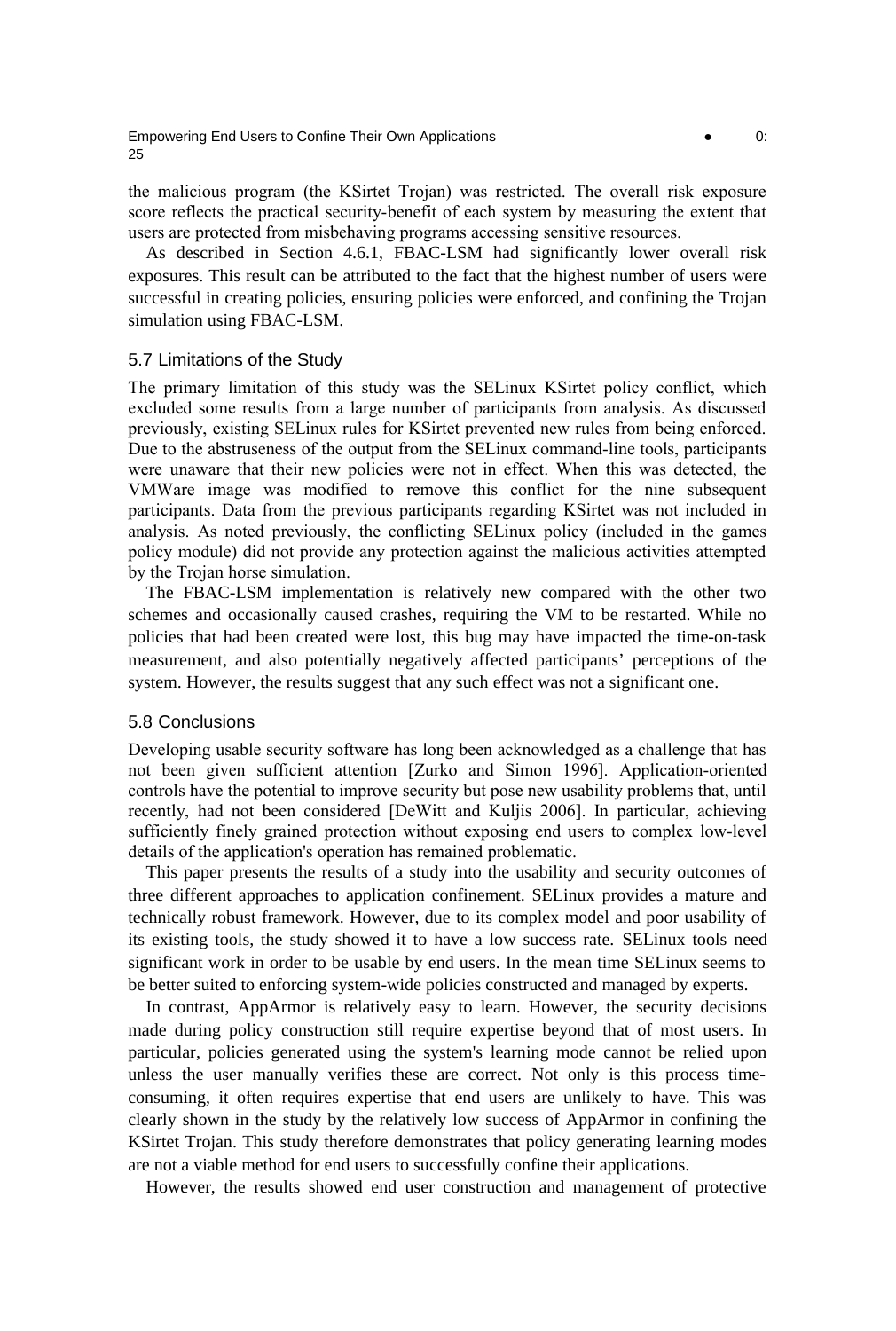0: 26 • Z.C. Schreuders, T. McGill, and C. Payne

application confinement policies was indeed feasible. The study demonstrated that the FBAC model can be effectively employed by end users with limited technical expertise to protect themselves against both vulnerabilities in otherwise trustworthy software and potentially malicious programs. These results also clearly indicated the large practical impact usability has on security. The hierarchical nature of the policy abstractions used by FBAC avoids the need for end users to deal with low-level platform complexities, while still achieving a very high level of confinement. In comparative terms, FBAC-LSM was markedly superior to both AppArmor and SELinux in creating policies, ensuring policies were enforced, allowing programs to function correctly while confined and the protection achieved from malicious code. The FBAC LSM implementation was also preferred by study participants for usability and time efficiency.

Therefore, although the FBAC model is a relatively new approach to applicationoriented access control, the results of this study are highly encouraging in pointing the way forward to the use of functionality-based schemes that empower non-expert end users to confine their applications and protect themselves from a variety of prevalent security threats.

# **REFERENCES**

ATHEY, J., ASHWORTH, C., MAYER, F. AND MINER, D. 2007. Towards Intuitive Tools for Managing SELinux: Hiding the Details but Retaining the Power. In *Proceedings of the 2007 Security Enhanced Linux Symposium*, Baltimore, MD, USA.

BADGER, L., STERNE, D.F., SHERMAN, D.L., WALKER, K.M. AND HAGHIGHAT, S.A. 1995. Practical Domain and Type Enforcement for UNIX. In *Proceedings of the IEEE Symposium on Security and Privacy*, Oakland, CA, USA, IEEE Computer Society.

BANGOR, A., KORTUM, P.T. AND MILLER, J.T. 2008. An Empirical Evaluation of the System Usability Scale. In *International Journal of Human-Computer Interaction 24*, 6, 574-594.

BERMAN, A., BOURASSA, V. AND SELBERG, E. 1995. TRON: Process-Specific File Protection for the UNIX Operating System. In *Proceedings of the 1995 Winter USENIX Conference*, New Orleans, LA, USA, USENIX Association.

BROOKE, J. 1996. SUS: A Quick and Dirty Usability Scale. In *Usability Evaluation in Industry*, P.W. JORDAN, B. THOMAS, B.A. WEERDMEESTER AND I.L. MCCLELLAND Eds. Taylor & Francis, London, 189-194.

COWAN, C., BEATTIE, S., KROAH-HARTMAN, G., PU, C., WAGLE, P. AND GLIGOR, V. 2000. SubDomain: Parsimonious Server Security. In *Proceedings of the USENIX 14th Systems Administration Conference (LISA)*, New Orleans, LA, USA, USENIX Association.

CRANOR, L. AND GARFINKEL, S. 2005. *Security and Usability: Designing Secure Systems that People Can Use*. O'Reilly Media, Inc.

DEWITT, A.J. AND KULJIS, J. 2006. Aligning Usability and Security: A Usability Study of Polaris. In *Proceedings of the Symposium on Usable Privacy and Security (SOUPS)*, Pittsburgh, PA, USA, ACM Press.

GARFINKEL, T. 2003. Traps and Pitfalls: Practical Problems in System Call Interposition Based Security Tools. In *Proceedings of the 10th Network and Distributed System Security Symposium*, San Diego, CA, USA, Stanford University.

GREENWALD, A.G. 1976. Within-subjects Designs: To Use or Not to Use. In *Psychological Bulletin 83*, 2, 314-320.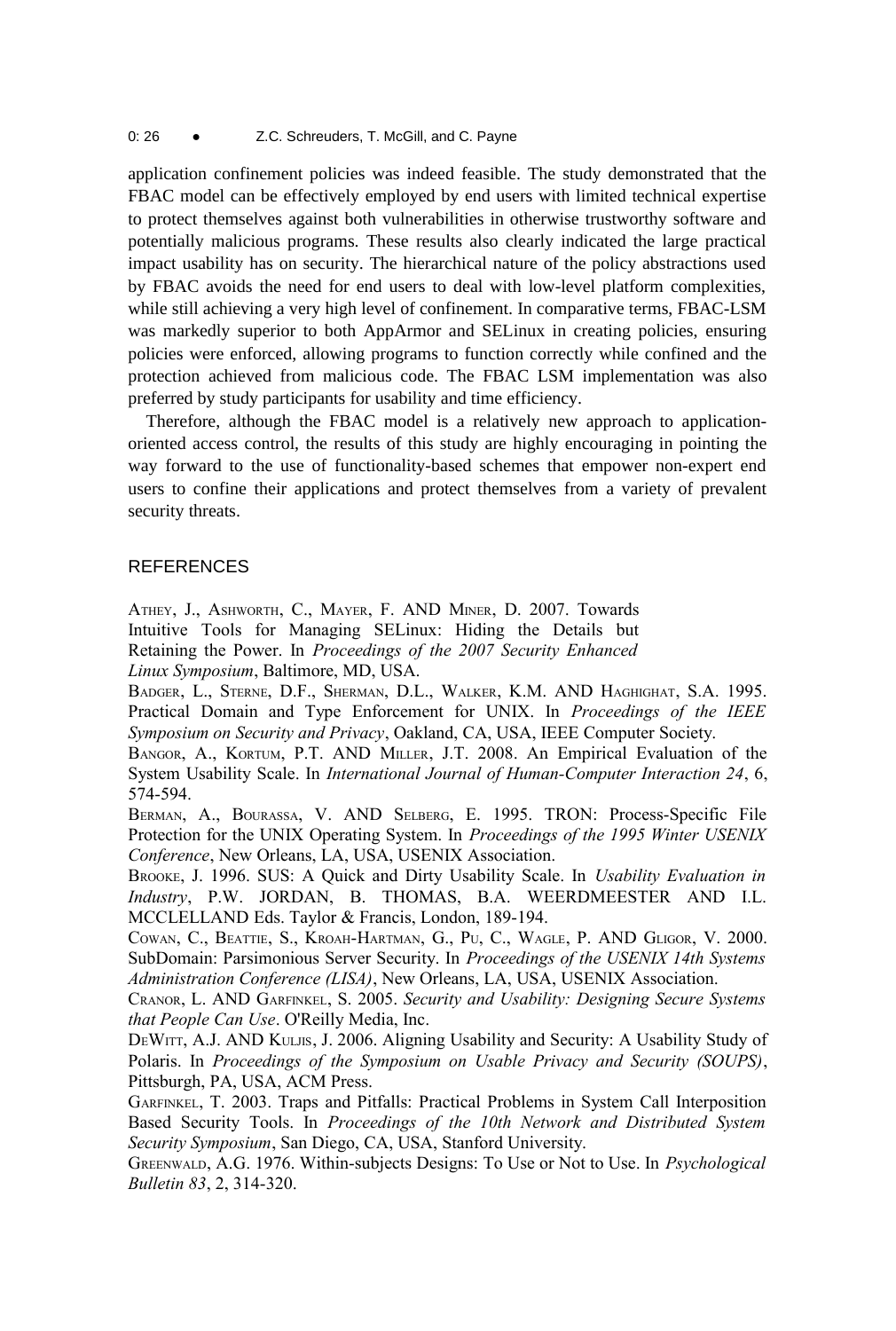HITCHINGS, J. 1995. Deficiencies of the Traditional Approach to Information Security and the Requirements for a New Methodology. In *Computers & Security 14*, 5, 377-383.

KAMP, P.-H. AND WATSON, R. 2000. Jails: Confining the Omnipotent Root. In *Proceedings of the 2nd International System Administration and Networking Conference (SANE 2000)*, Maastricht, The Netherlands.

KRSTI, I. AND GARFINKEL, S.L. 2007. Bitfrost: The One Laptop Per Child Security Model. In *Proceedings of the Symposium on Usable Privacy and Security (SOUPS)*, Pittsburgh, PA, USA, ACM Press.

LEWIS, J.R. AND SAURO, J. 2009. The Factor Structure of the System Usability Scale. In *Proceedings of the International Conference on Human Centered Design*, San Diego, CA, Springer-Verlag.

LIANG, Z., SUN, W., VENKATAKRISHNAN, V.N. AND SEKAR, R. 2009. Alcatraz: An Isolated Environment for Experimenting with Untrusted Software. In *ACM Transactions on Information and System Security (TISSEC) 12*, 3, 1-37.

MADNICK, S.E. AND DONOVAN, J.J. 1973. Application and Analysis of the Virtual Machine Approach to Information Security. In *Proceedings of the ACM Workshop on Virtual Computer Systems*, Cambridge, MA, USA, Harvard University.

MILLER, M.S., TULLOH, B. AND SHAPIRO, J.S. 2004. The Structure of Authority: Why Security Is Not a Separable Concern. In *Proceedings of the Multiparadigm Programming in Mozart/Oz (MOZ)*, Springer-Verlag.

NAKAMURA, Y., SAMESHIMA, Y. AND TABATA, T. 2009. SEEdit: SELinux Security Policy Configuration System with Higher Level Language. In *Proceedings of the 23rd Large Installation System Administration Conference (LISA)*, Baltimore, MD, USA, USENIX Association.

NOVELL AppArmor and SELinux Comparison. Accessed 2010, [http://www.novell.com/linux/security/apparmor/selinux\\_comparison.html.](http://www.novell.com/linux/security/apparmor/selinux_comparison.html)

OTT, A. 2002. The Role Compatibility Security Model.

POTTER, S., NIEH, J. AND SELSKY, M. 2007. Secure Isolation of Untrusted Legacy Applications. In *Proceedings of the Proceedings of the 21st Large Installation System Administration Conference (LISA '07)*, Dallas, TX, USA, USENIX Association.

PROVOS, N. 2002. Improving Host Security with System Call Policies. In *Proceedings of the 12th USENIX Security Symposium*, Washington, DC, USA, USENIX Association.

RUBIN, J. AND CHISNELL, D. 2004. How to Plan, Design and Conduct Effective Tests. In *Handbook of Usability Testing* Wiley India Pvt. Ltd., 129.

SALTZER, J.H. AND SCHROEDER, M.D. 1975. The Protection of Information in Computer Systems. In *Proceedings of the IEEE 63*, 9, 1278-1308.

SCHREUDERS, Z.C. AND PAYNE, C. 2008a. Functionality-Based Application Confinement: Parameterised Hierarchical Application Restrictions. In *Proceedings of the International Conference on Security and Cryptography (SECRYPT 2008)*, Porto, Portugal, INSTICC Press.

SCHREUDERS, Z.C. AND PAYNE, C. 2008b. Reusability of Functionality-Based Application Confinement Policy Abstractions. In *Proceedings of the 10th International Conference on Information and Communications Security (ICICS 2008)*, Birmingham, UK, Springer.

SCHREUDERS, Z.C., PAYNE, C. AND MCGILL, T. 2011. Techniques for Automating Policy Specification for Application-oriented Access Controls. In *Proceedings of the 6th International Conference on Availability, Reliability and Security (ARES 2011)* Vienna, Austria, IEEE Computer Society.

STIEGLER, M., KARP, A.H., YEE, K.P., CLOSE, T. AND MILLER, M.S. 2006. Polaris: Virussafe Computing for Windows XP. In *Communications of the ACM 49*, 9, 83-88.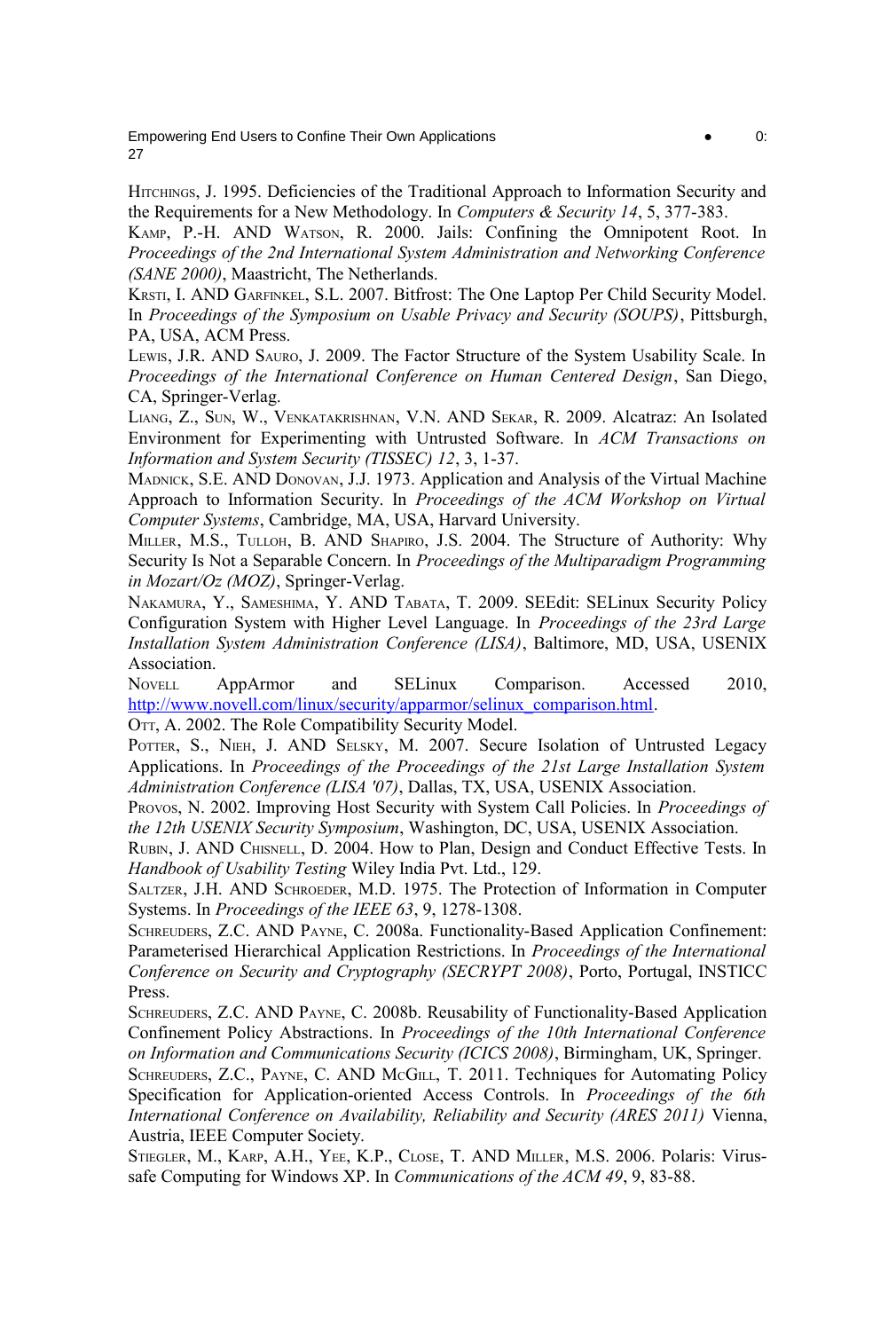0: 28 • Z.C. Schreuders, T. McGill, and C. Payne

TUCKER, A. AND COMAY, D. 2004. Solaris Zones: Operating System Support for Server Consolidation. In *Proceedings of the 3rd Virtual Machine Research and Technology Symposium Works-in-Progress*, San Jose, CA, USA.

VANCE, C. AND SALAMON, W. 2001. Implementing SELinux as a Linux Security Module. NAI Labs Report #01-043, NSA.

WAGNER, D.A. 1999. Janus: An Approach for Confinement of Untrusted Applications. Technical Report: CSD-99-1056, University of California, Berkeley, USA.

ZANIN, G. AND MANCINI, L.V. 2004. Towards a Formal Model for Security Policies Specification and Validation in the SELinux System. In *Proceedings of the Ninth ACM Symposium on Access Control Models and Technologies*, Yorktown Heights, NY, USA, ACM Press.

ZURKO, M.E. AND SIMON, R.T. 1996. User-Centered Security, ACM Press, Lake Arrowhead, California, USA, 27-33.

# APPENDIX A – TASK SCENARIOS

#### **Scenario 1: Opera**

You use the Opera web browser for chatting online (using IRC), downloading files, and to browse web pages. You are concerned that since it often interacts with external servers you should confine it in case there are any exploitable vulnerabilities in opera.

Command to run: **opera**

To find the path used, open a console and type: **which opera**

Tips:

You may want to create a new directory in your home directory for downloads There is a webpage at: www.murdoch.edu.au

There is an IRC server at: 134.115.65.115 with a chat room named #chat

#### **Scenario 2: KSirtet**

You have just downloaded and installed a game from the Internet. It is similar to the classic game Tetris. Since this game was downloaded from an unauthenticated website you decide to confine the program.

# Command to run: **ksirtet**

To find the path used, open a console and type: **which ksirtet**

# APPENDIX B – RISK EXPOSURE

[Table VI](#page-29-0) illustrates the mean number of security sensitive resources that were left in a state where Opera is authorised to access various security sensitive resources. This information is organised in terms of categories of resource (that is, the type of security risk they present). This includes VMs that did not have enforced policies. This information shows the practical impact of each security system. For each security system the table shows the portion of participants' VMs that were left in a state which allowed the program to access the specified resource. [Table VII](#page-30-0) shows the same type of information for KSirtet; again including VMs without enforced policies.

<span id="page-29-0"></span>Table VI: Mean authorisation granted to Opera to access categories of resources

| Access to category of                                   | <b>SELinux</b> | AppArmor | <b>FBAC-LSM</b> |
|---------------------------------------------------------|----------------|----------|-----------------|
| resource (Opera)                                        | $(n=31)$       | $(n=38)$ | $(n=39)$        |
| misconfiguration<br>System<br>information leak (MAX: 3) | 2.45           | 1.03     | 0.31            |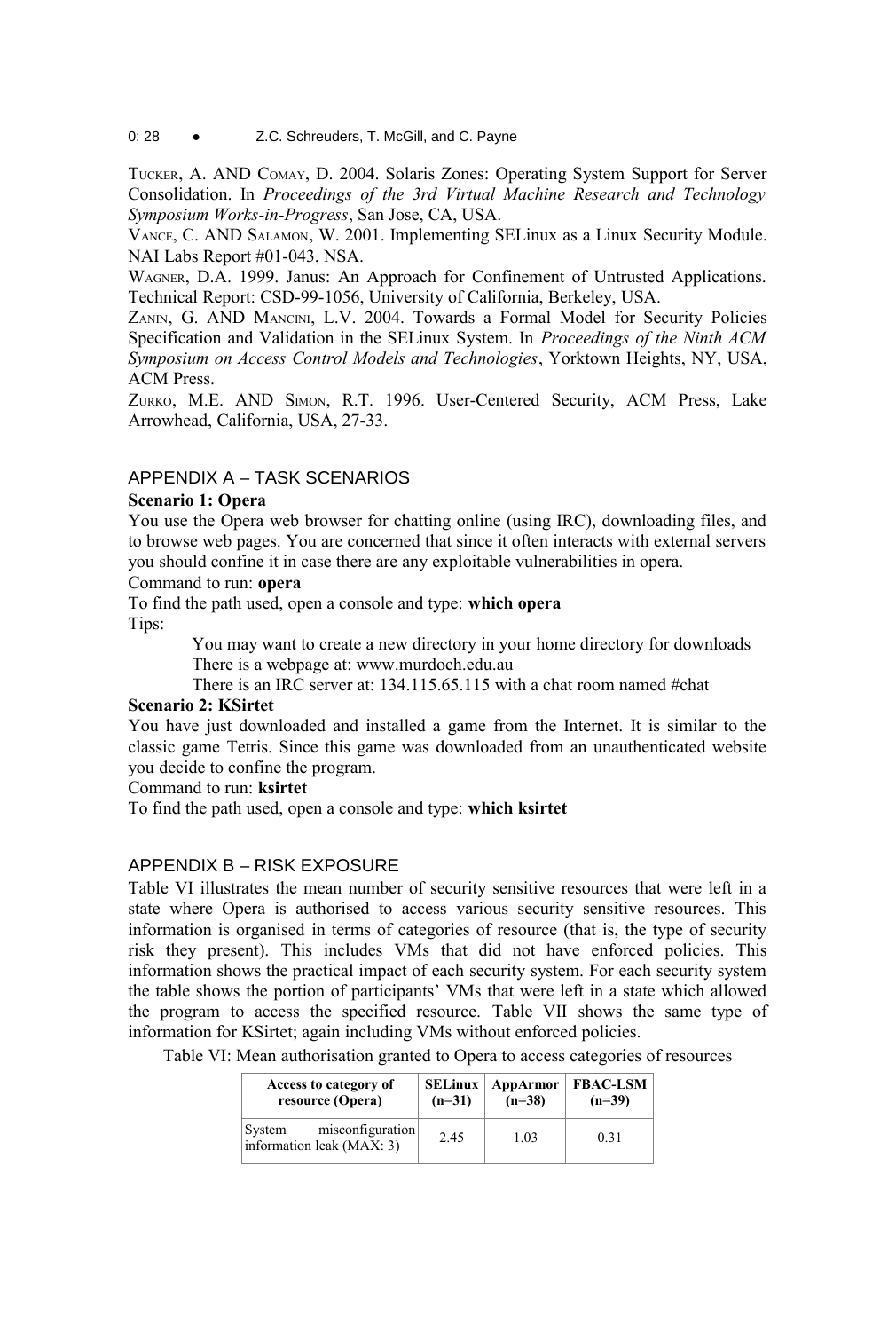| Access to category of<br>resource (Opera)         | <b>SELinux</b><br>$(n=31)$ | AppArmor<br>$(n=38)$ | <b>FBAC-LSM</b><br>$(n=39)$ |
|---------------------------------------------------|----------------------------|----------------------|-----------------------------|
| misconfiguration<br>System<br>compromise (MAX: 5) | 3.87                       | 1.71                 | 0.51                        |
| information<br>leak<br>System<br>(MAX: 2)         | 1.81                       | 1.13                 | 0.23                        |
| Local privacy (MAX: 1)                            | 0.77                       | 0.37                 | 0.97                        |
| Local compromise (MAX: 3)                         | 2.61                       | 1.03                 | 0.92                        |
| file<br>creation<br>Temporary<br>(MAX:1)          | 0.81                       | 0.61                 | 0.97                        |
| Network ingress (MAX: 2)                          | 1.61                       | 1.58                 | 2.00                        |
| Network egress (MAX: 3)                           | 2.52                       | 2.37                 | 3.00                        |
| commands<br>Execute<br>using<br>bash (MAX: 3)     | 2.32                       | 1.03                 | 0.51                        |

The FBAC-LSM functionalities deployed for the experiment contained a mistake in the Web\_Browser functionality which granted undue access to Firefox's files (the "local privacy" row for Opera in [Table VI\)](#page-29-0). Also, the liberal access to network access (as demonstrated in the "network ingress" and "network egress" rows for Opera in [Table VI\)](#page-29-0) is due to the FTP\_Client functionality which grants this access to allow Active FTP which requires extensive network access. Also, FBAC-LSM does not restrict access to files in /tmp (the "temporary file creation" rows in the two tables above). As demonstrated in [Table VI](#page-29-0) and [Table VII,](#page-30-0) in all other 13 categories FBAC-LSM provided the tightest restrictions.

| Access to category of<br>resource (KSirtet)             | <b>SELinux</b><br>$(n=9)$ | AppArmor<br>$(n=38)$ | <b>FBAC-LSM</b><br>$(n=39)$ |
|---------------------------------------------------------|---------------------------|----------------------|-----------------------------|
| misconfiguration<br>System<br>information leak (MAX: 3) | 3.00                      | 2.21                 | 0.69                        |
| misconfiguration<br>System<br>compromise (MAX: 5)       | 4.89                      | 3.47                 | 1.03                        |
| information<br>leak<br>System<br>(MAX: 2)               | 2.00                      | 1.53                 | 0.41                        |
| Local privacy (MAX: 4)                                  | 3.89                      | 2.32                 | 0.82                        |
| Local compromise (MAX: 3)                               | 2.67                      | 137                  | 0.64                        |
| file<br>creation<br>Temporary<br>(MAX:1)                | 0.89                      | 0.68                 | 0.97                        |
| Network ingress (MAX: 2)                                | 1.78                      | 1.37                 | 0.56                        |
| Network egress (MAX: 6)                                 | 5.33                      | 4 1 1                | 3.54                        |
| Execute commands<br>using<br>bash (MAX: 3)              | 2.67                      | 0.97                 | 0.59                        |

<span id="page-30-0"></span>Table VII: Mean authorisation granted to KSirtet to access categories of resources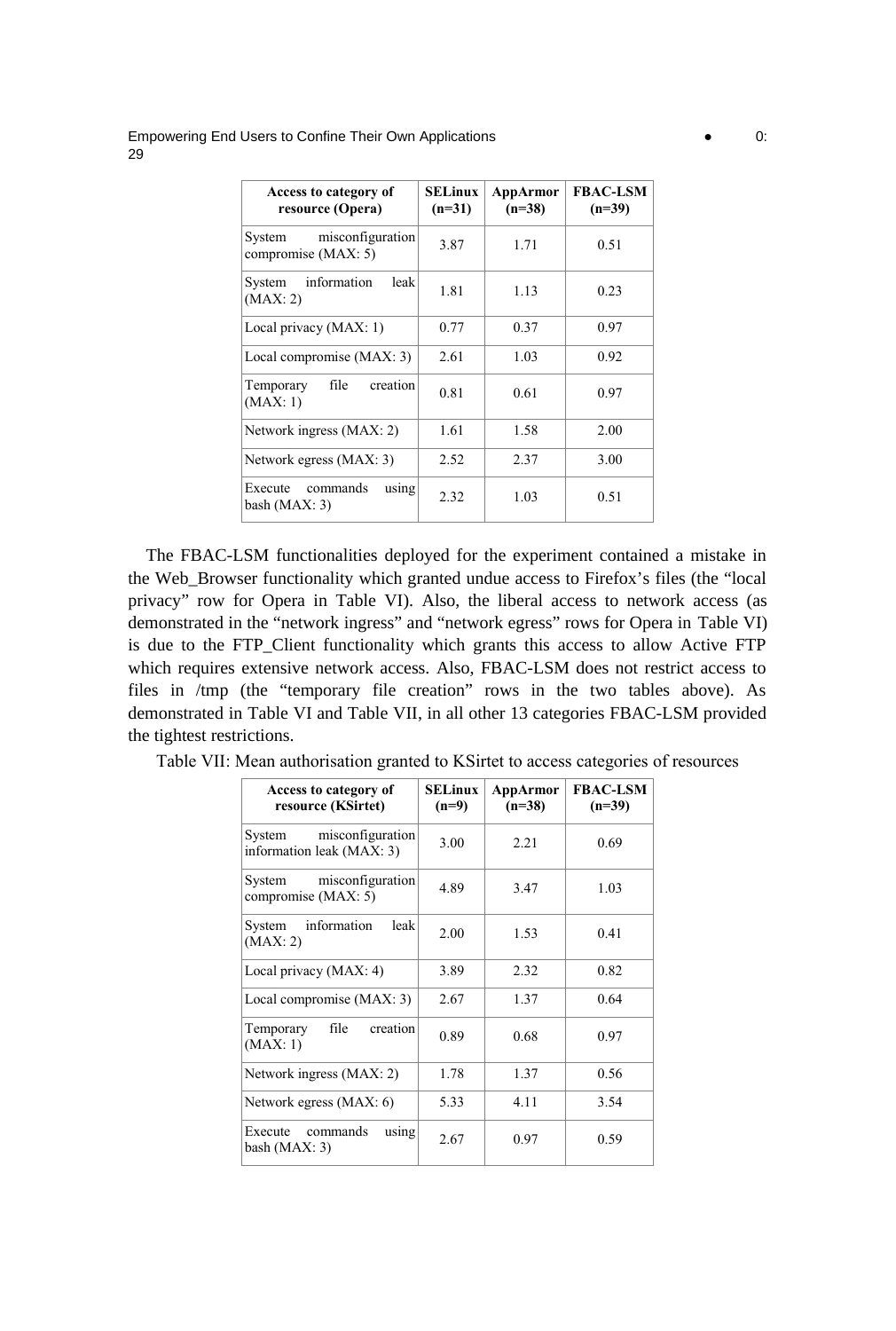#### 0: 30 • Z.C. Schreuders, T. McGill, and C. Payne

# APPENDIX C – EXPOSURE SCORING

[Table VIII](#page-31-0) lists all the resources the scoring program assessed and illustrates the number of VMs which were left in a state where Opera was authorised to access various security sensitive resources. This included VMs which did not have enforced policies. For each security system the table shows the number of participants' VMs which were left in a state which allowed the program to access the specified resource. For example, the 10th row shows how many of the policies which were created successfully protect the contents of the shadow file from Opera. Of the FBAC-LSM VMs 10% allow this inappropriate access, compared to 34% of the AppArmor VMs, and 77% of the SELinux VMs.

<span id="page-31-0"></span>Table VIII: Authorisation granted to Opera to access resources which pose security risks

| <b>Access to resource (Opera)</b>                                         | <b>SELinux</b><br>$(n=31)$ | <b>AppArmor</b><br>$(n=38)$ | <b>FBAC-LSM</b><br>$(n=39)$ |
|---------------------------------------------------------------------------|----------------------------|-----------------------------|-----------------------------|
| /etc/sysctl.conf r                                                        | 28 (90%)                   | 13 (34%)                    | $4(10\%)$                   |
| $\sqrt{\text{etc}}/\text{group r}$                                        | 28 (90%)                   | 30 (79%)                    | 5(13%)                      |
| /etc/login.defs rw                                                        | 24 (77%)                   | 13(34%)                     | $4(10\%)$                   |
| /etc/inittab rw                                                           | 24 (77%)                   | 13 (34%)                    | $4(10\%)$                   |
| \$HOME/.mozilla/firefox/X.default/<br>formhistory.dat r                   | 24 (77%)                   | 14(37%)                     | 38 (97%)                    |
| /tmp/JsXr.c w                                                             | 25(81%)                    | 23(61%)                     | 38 (97%)                    |
| \$HOME/.kde/Autostart/ksirtet w                                           | 27 (87%)                   | 13 (34%)                    | 12(31%)                     |
| \$HOME/Desktop/ksirtet.desktop w                                          | 27 (87%)                   | 13(34%)                     | 12(31%)                     |
| \$HOME/.rhosts w                                                          | 27 (87%)                   | 13 (34%)                    | 12(31%)                     |
| /etc/shadow r                                                             | 24 (77%)                   | 13 (34%)                    | $4(10\%)$                   |
| /etc/ssh/sshd config r                                                    | 28 (90%)                   | 13(34%)                     | $4(10\%)$                   |
| /etc/gshadow r                                                            | 24 (77%)                   | 13(34%)                     | $4(10\%)$                   |
| /etc/exports rw                                                           | 24 (77%)                   | 13(34%)                     | $4(10\%)$                   |
| /etc/hosts rw                                                             | 24 (77%)                   | 13 (34%)                    | $4(10\%)$                   |
| /etc/logrotate.conf rw                                                    | 24 (77%)                   | 13 (34%)                    | $4(10\%)$                   |
| TCP 22 gateway.murdoch.edu.au                                             | 25(81%)                    | 30 (79%)                    | 39 (100%)                   |
| TCP 995 www.mail.murdoch.edu.au                                           | 25 (81%)                   | 30 (79%)                    | 39 (100%)                   |
| UDP 1050 murdoch.edu.au                                                   | 28 (90%)                   | 30 (79%)                    | 39 (100%)                   |
| <b>TCP 5000</b>                                                           | 25 (81%)                   | 30 (79%)                    | 39 (100%)                   |
| <b>UDP 5000</b>                                                           | 25 (81%)                   | 30 (79%)                    | 39 (100%)                   |
| netcat -h $2 > 81$                                                        | 24 (77%)                   | 13 (34%)                    | $4(10\%)$                   |
| $2 > 2$ echo \"main(){printf(\\\"hello\\n\\\");}\" ><br>"HOMEDIR" JsXr2.c | 24 (77%)                   | 13(34%)                     | 12(31%)                     |
| gcc "HOMEDIR" JsXr2.c -o "HOMEDIR"JsXr<br>2 > 81                          | 24 (77%)                   | 13(34%)                     | $4(10\%)$                   |